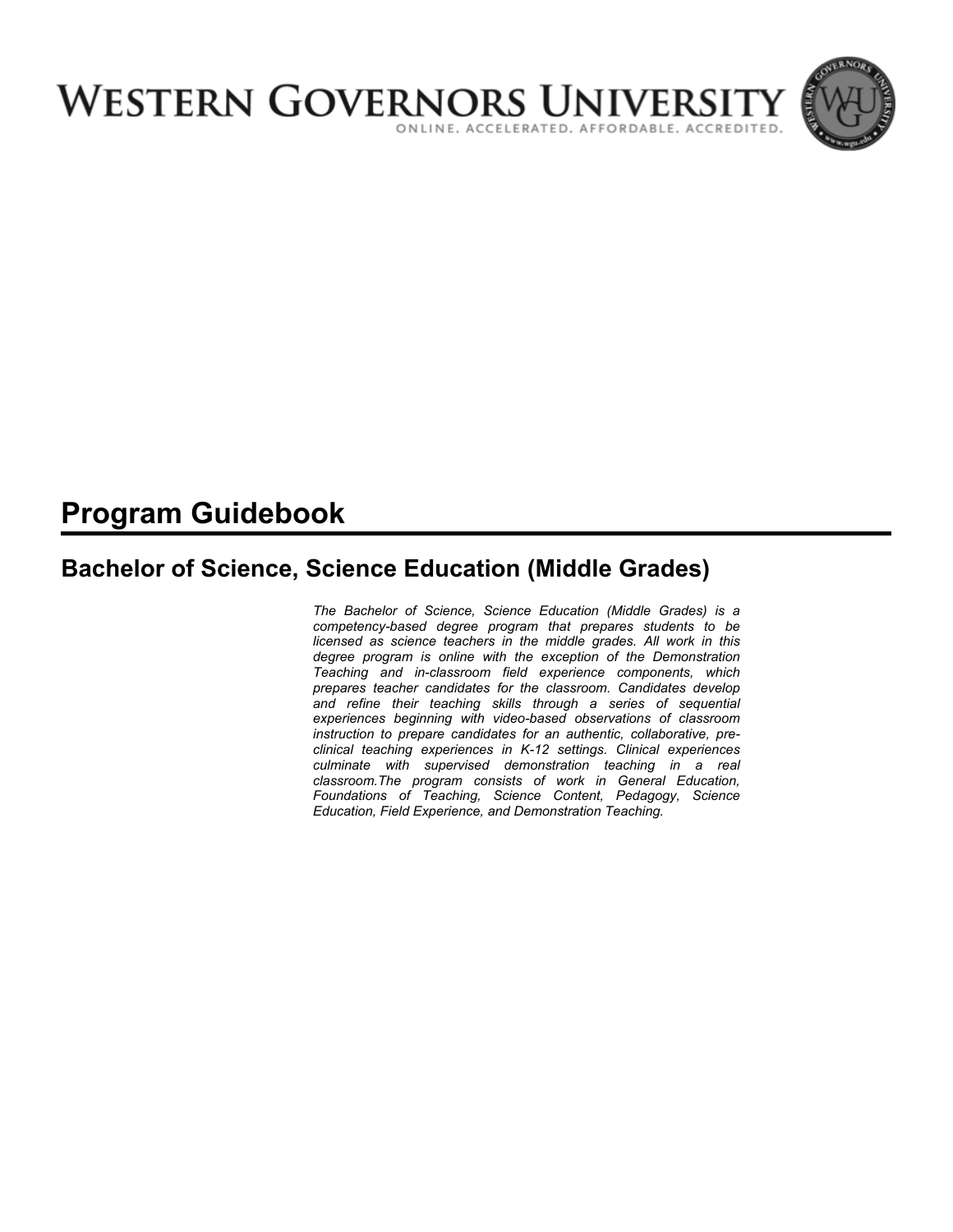# **Understanding the Competency-Based Approach**

Practically speaking, how do competency-based programs like those offered at Western Governors University (WGU) work? Unlike traditional universities, WGU does not award degrees based on completion of a certain number of credit hours or a certain set of required courses. Instead, you will earn your degree by demonstrating your skills, knowledge, and understanding of important concepts.

Progress through a degree program is governed not by the amount of time you spend in class but by your ability to demonstrate mastery of competencies as you complete required courses. Of course, you will need to engage in learning experiences as you review competencies or develop knowledge and skills in areas in which you may be weak. To help you acquire the knowledge and skills you need to complete your courses and program, WGU provides a rich array of learning resources. Your program mentor will work closely with you to help you understand the competencies required for your program and to help you create a schedule for completing your courses. You will also work closely with course instructors as you engage in each of your courses. As subject matter experts, course instructors will guide you through the content you must master to pass the course assessments.

The benefit of this competency-based system is that enables students who are knowledgeable about a particular subject to make accelerated progress toward completing a degree, even if they lack college experience. You may have gained skills and knowledge of a subject while on the job, accumulated wisdom through years of life experience, or already taken a course on a particular subject. WGU will award your degree based on the skills and knowledge that you possess and can demonstrate—not the number of credits hours on your transcript.

# **Accreditation**

Western Governors University is the only university in the history of American higher education to have earned accreditation from four regional accrediting commissions. WGU's accreditation was awarded by (1) the Northwest Commission on Colleges and Universities, (2) the Higher Learning Commission of the North Central Association of Colleges and Schools, (3) the Accrediting Commission for Community and Junior Colleges of the Western Association of Schools and Colleges, and (4) the Accrediting Commission for Senior Colleges and Universities of the Western Association of Schools and Colleges. The university's accreditation status is now managed by the Northwest Commission on Colleges and Universities (NWCCU), which reaffirmed WGU's accreditation in February 2020. The WGU Teachers College is accredited at the initial-licensure level by the Council for the Accreditation of Educator Preparation (CAEP) and by the Association of Advancing Quality in Educator Preparation (AAQEP) . The nursing programs are accredited by the Commission on Collegiate Nursing Education (CCNE). The Health Information Management program is accredited by the Commission on Accreditation for Health Informatics and Information Management Education (CAHIIM). The College of Business programs are accredited by the Accreditation Council for Business Schools and Programs (ACBSP).

## **The Degree Plan**

The focus of your program is your personalized Degree Plan. The Degree Plan is a detailed blueprint of the courses you will need to complete in order to earn your degree. The Degree Plan also lays out the accompanying learning resources and assessments that compose your program. The list of courses in the Degree Plan is often referred to as the standard path. The amount of time it takes to complete your program depends on both the amount of new information you need to learn and the amount of time you plan to devote each week to study.

Students vary widely in the specific skills and information they need to learn. For example, some students may be highly knowledgeable in a particular subject matter and would not need to engage in new learning opportunities. Other students may find that portions of the program require them to learn new information and that they need to take an online class or participate in a study module to acquire the knowledge and skills needed to fulfill program competencies in that area. Some individuals may be able to devote as little as 15–20 hours per week to the program, while others may need to devote more time. For this reason,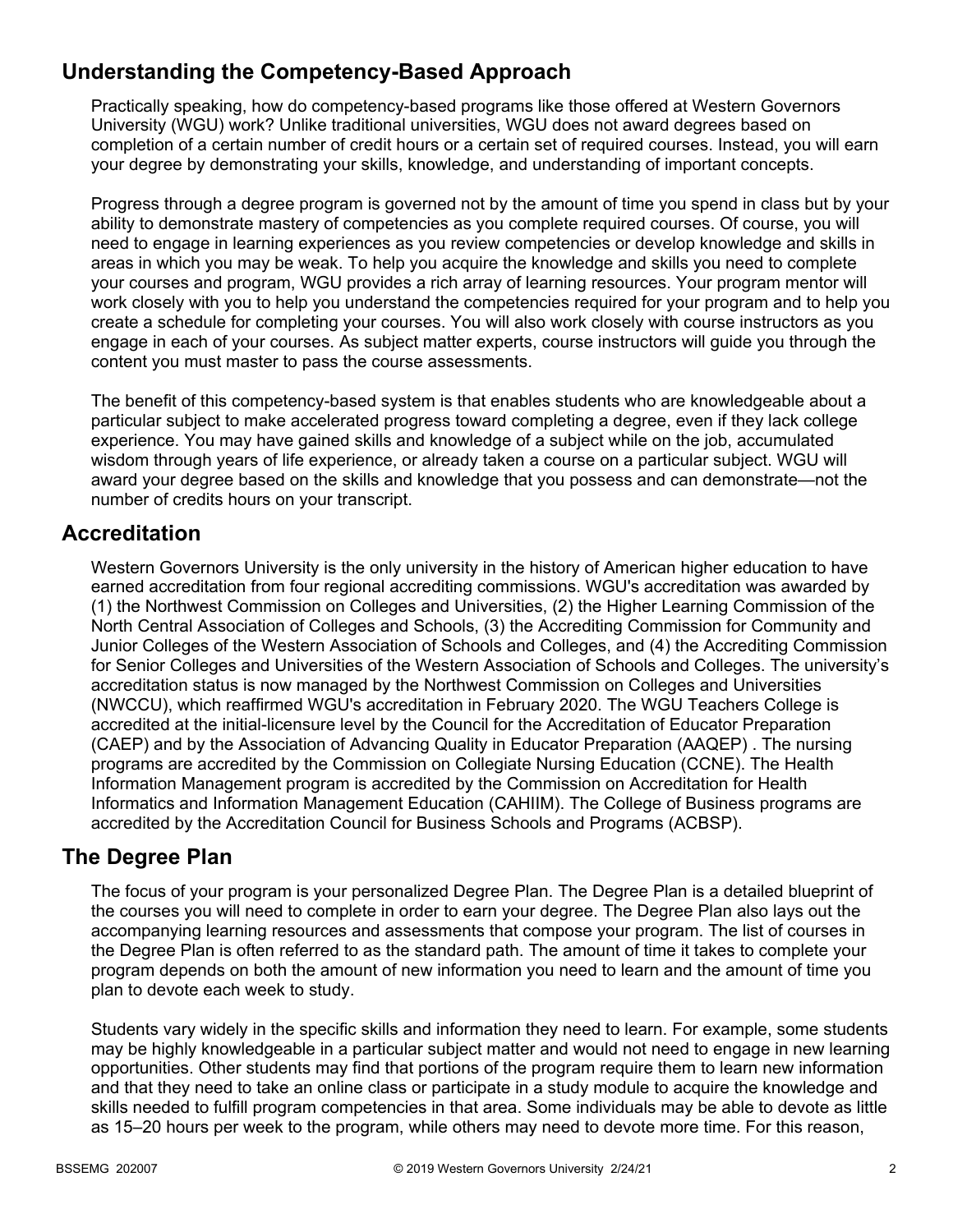pre-assessments are there to help your program mentor form a profile of your prior knowledge and create a personalized Degree Plan.

## **How You Will Interact with Faculty**

At WGU, faculty serve in specialized roles, and they will work with you individually to provide the guidance, instruction, and support you will need to succeed and graduate. As a student, it is important for you to take advantage of this support. It is key to your progress and ultimate success.

Upon your enrollment, you will be assigned a program mentor—an expert in your field of study who will provide you with regular program-level guidance and support from the day you start until the day you graduate. Your program mentor will set up regular telephone appointments (weekly at first) with you, which you will be expected to keep. The mentor will review program competencies with you and work with you to develop a plan and schedule for your coursework. Your program mentor will serve as your main point of contact throughout your program—helping you set weekly study goals, recommending specific learning materials, telling you what to expect in courses, and keeping you motivated. In addition to regular calls, your program mentor is available to help you resolve questions and concerns as they arise.

For many of the courses at WGU, you will be required to complete performance assessments. These include reports, papers, presentations, and projects that let you demonstrate your mastery of the required competencies. A separate group of faculty members, called evaluators, will review your work to determine whether it meets requirements. Evaluators are also subject matter experts in their field of evaluation. If your assessment needs further work before it "passes," these evaluators, who review your work anonymously, will provide you with instructional feedback to help you meet evaluation standards and allow you to advance.

## **Connecting with Other Mentors and Fellow Students**

As you proceed through your Degree Plan, you will have direct contact with multiple faculty members. These communications can take a variety of forms, including participation in one-on-one discussions, chats in the learning communities, and live cohort and webinar opportunities. As a WGU student, you will have access to your own personal MyWGU Student Portal, which will provide a gateway to your courses of study, learning resources, and learning communities where you will interact with faculty and other students.

The learning resources in each course are specifically designed to support you as you develop competencies in preparation for your assessments. These learning resources may include reading materials, videos, tutorials, cohort opportunities, community discussions, and live discussions that are guided by course instructors who are experts in their field. You will access your program community during your orientation course to network with peers who are enrolled in your program and to receive continued support through professional enrichment and program-specific chats, blogs, and discussions. WGU also provides Student Services associates to help you and your program mentor solve any special problems that may arise.

## **Orientation**

The WGU orientation course focuses on acquainting you with WGU's competency-based model, distance education, technology, and other resources and tools available for students. You will also utilize WGU program and course communities, participate in activities, and get to know other students at WGU. The orientation course must be completed before you can start your first term at WGU.

# **Transferability of Prior College Coursework**

Because WGU is a competency-based institution, it does not award degrees based on credits but rather on demonstration of competency. WGU undergraduate programs may accept transfer credits or apply a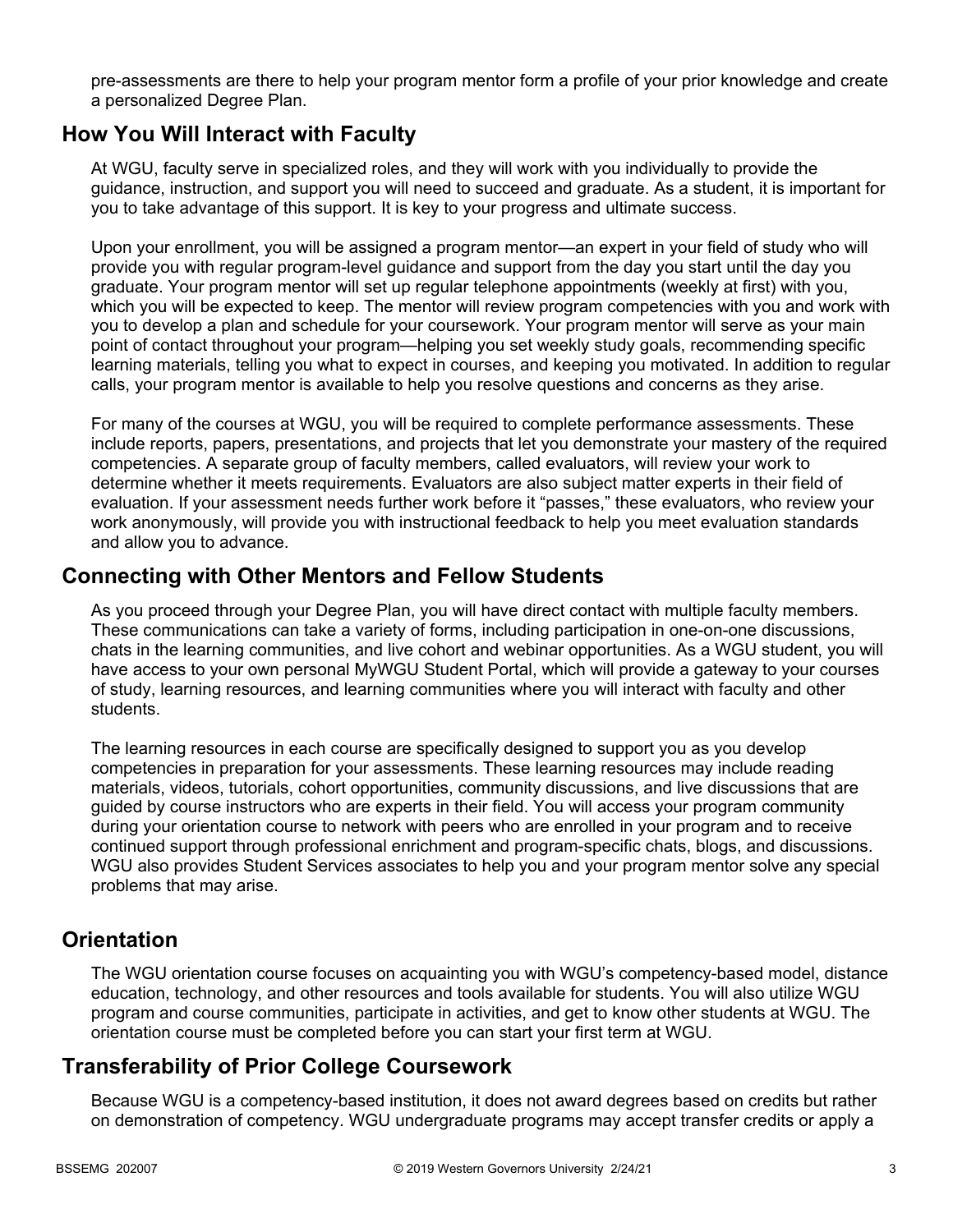'Requirement Satisfied' (RS) in some cases. Refer to your specific program transfer guidelines to determine what can be satisfied by previously earned college credits. In most cases, WGU does not accept college transfer credits at the graduate (master's) level. Students entering graduate programs must have their undergraduate degree transcripts verified before being admitted to WGU. In addition to a program's standard course path, there may be additional state-specific requirements.

#### [Click here for the Student Handbook](http://cm.wgu.edu/)

WGU does not waive any requirements based on a student's professional experience and does not perform a "résumé review" or "portfolio review" that will automatically waive any degree requirements. Degree requirements and transferability rules are subject to change in order to keep the degree content relevant and current.

Remember, WGU's competency-based approach lets you take advantage of your knowledge and skills, regardless of how you obtained them. Even when you do not directly receive credit, the knowledge you possess may help you accelerate the time it takes to complete your degree program.

## **Continuous Enrollment, On Time Progress, and Satisfactory Academic Progress**

WGU is a "continuous enrollment" institution, which means you will be automatically enrolled in each of your new terms while you are at WGU. Each term is six months long. Longer terms and continuous enrollment allow you to focus on your studies without the hassle of unnatural breaks between terms that you would experience at a more traditional university. At the end of every six-month term, you and your program mentor will review the progress you have made and revise your Degree Plan for your next sixmonth term.

WGU requires that students make measurable progress toward the completion of their degree programs every term. We call this "On-Time Progress," denoting that you are on track and making progress toward on-time graduation. As full-time students, graduate students must enroll in at least 8 competency units each term, and undergraduate students must enroll in at least 12 competency units each term. Completing at least these minimum enrollments is essential to On-Time Progress and serves as a baseline from which you may accelerate your program. We measure your progress based on the courses you are able to pass, not on your accumulation of credit hours or course grades. Every time you pass a course, you are demonstrating that you have mastered skills and knowledge in your degree program. For comparison to traditional grading systems, passing a course means you have demonstrated competency equivalent to a "B" grade or better.

WGU assigns competency units to each course in order to track your progress through the program. A competency unit is equivalent to one semester credit of learning. Some courses may be assigned 3 competency units while others may be as large as 12 competency units.

Satisfactory Academic Progress (SAP) is particularly important to students on financial aid because you must achieve SAP in order to maintain eligibility for financial aid. We will measure your SAP quantitatively by reviewing the number of competency units you have completed each term. In order to remain in good academic standing, you must complete at least 66.67% of the units you attempt over the length of your program—including any courses you add to your term to accelerate your progress. Additionally, during your first term at WGU you must pass at least 3 competency units in order to remain eligible for financial aid. We know that SAP is complex, so please contact a financial aid counselor should you have additional questions. \*Please note: The Endorsement Preparation Program in Educational Leadership is not eligible for federal financial aid.

## **Courses**

Your Degree Plan includes courses needed to complete your program. To obtain your degree, you will be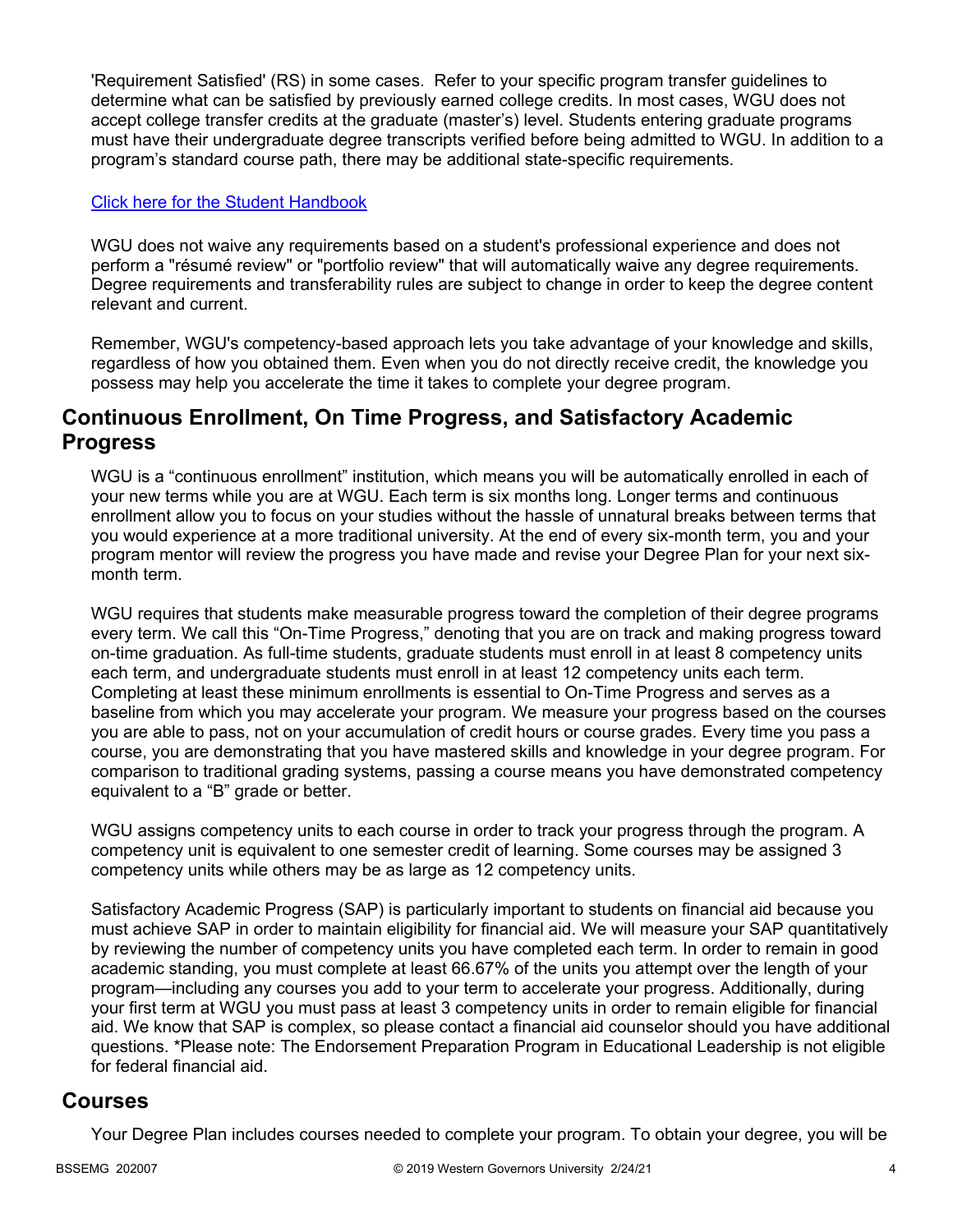required to demonstrate your skills and knowledge by completing the assessment(s) for each course. In general there are two types of assessments: performance assessments and objective assessments. Performance assessments contain, in most cases, multiple scored tasks such as projects, essays, and research papers. Objective assessments include multiple-choice items, multiple-selection items, matching, short answer, drag-and-drop, and point-and-click item types, as well as case study and videobased items. Certifications verified through third parties may also be included in your program. More detailed information about each assessment is provided in each course of study.

# **External Content & Basic Skills Exams**

Western Governors University requires that candidates pass the state-mandated content exam that aligns with their WGU program in addition to a basic skills exam (initial licensure programs only). Specific information regarding required content and basic skills exams required for each program and state can be found in the WGU Student Handbook. In many cases, it is the candidates' responsibility to register and pay for the required exams and submit their official passing score reports to WGU.

# **State Licensure Requirements**

Many states have specific licensure requirements that are not part of WGU programs that you will have to fulfill in addition to the degree requirements of your program. These state licensure requirements might include, but are not limited to: subject-specific licensure exams, state-specific teacher performance assessments, course work related to state history, basic skills exams, and background clearances. The WGU Student Handbook outlines the credentialing requirements of each state. Teacher candidates should consult the applicable section to become familiar with their state's expectations regarding licensure.

# **Learning Resources**

WGU works with many different educational partners, including enterprises, publishers, training companies, and higher educational institutions, to provide high-quality and effective learning resources that match the competencies you are developing. These vary in type, and may be combined to create the best learning experience for your course. A learning resource can be an e-textbook, online module, study guide, simulation, virtual lab, tutorial, or a combination of these. The cost of most learning resources are included in your tuition and Learning Resource Fee. They can be accessed or enrolled for through your courses. Some degree-specific resources are not covered by your tuition, and you will need to cover those costs separately. WGU also provides a robust library to help you obtain additional learning resources, as needed.

#### Mobile Compatibility:

The following article provides additional details about the current state of mobile compatibility for learning resources at WGU. It includes a list that can be referenced to determine the mobile friendliness of all core course materials used in a program.

[Student Handbook article: Can I use my mobile device for learning resources?](https://cm.wgu.edu/t5/Frequently-Asked-Questions/Can-I-use-my-mobile-device-for-learning-resources/ta-p/396)

## **Standard Path**

As previously mentioned, competency units (CUs) have been assigned to each course in order to measure your academic progress. If you are an undergraduate student, you will be expected to enroll in a minimum of 12 competency units each term. Graduate students are expected to enroll in a minimum of 8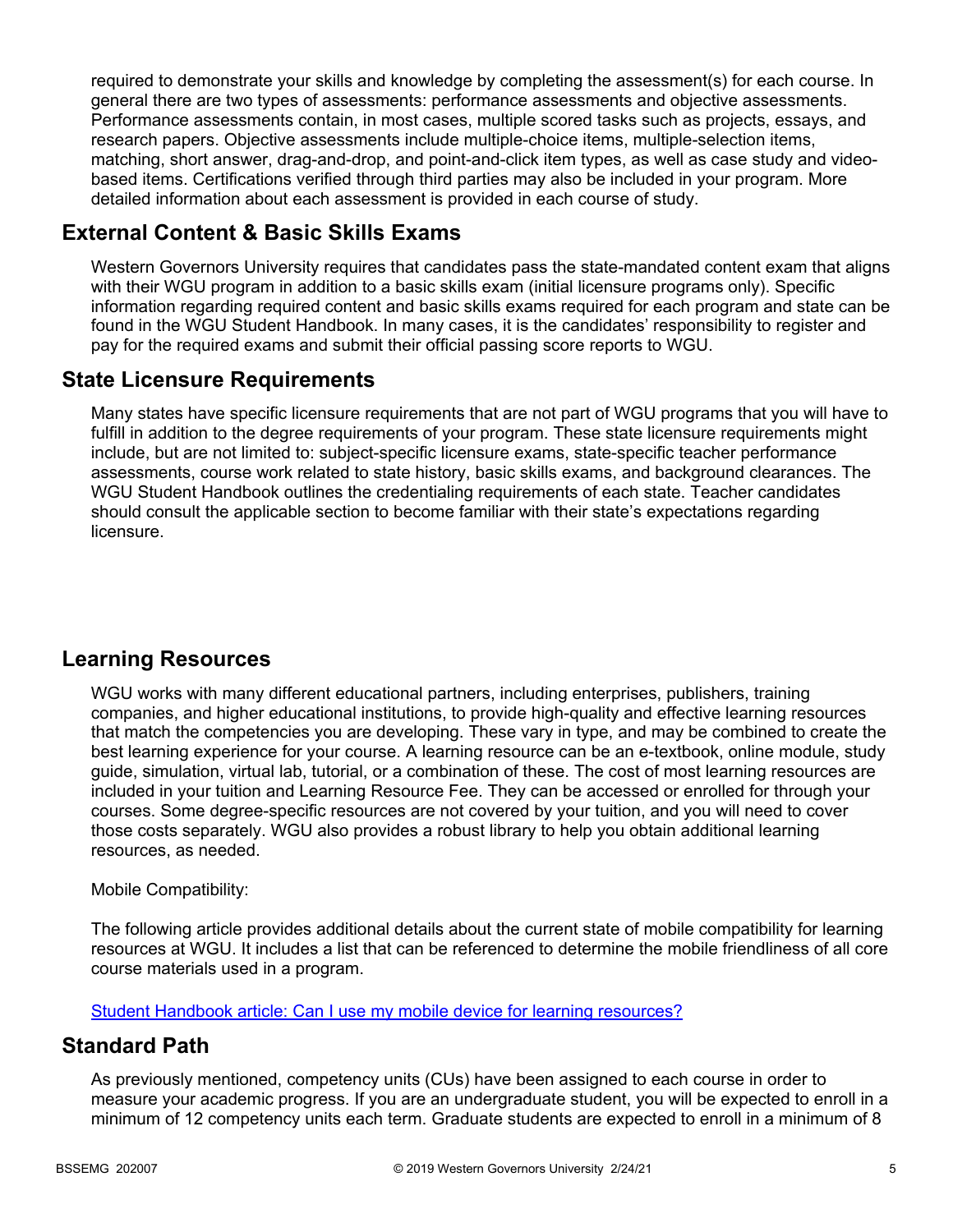competency units each term. A standard plan for a student for this program who entered WGU without any transfer units would look similar to the one on the following page. Your personal progress can be faster, but your pace will be determined by the extent of your transfer units, your time commitment, and your determination to proceed at a faster rate.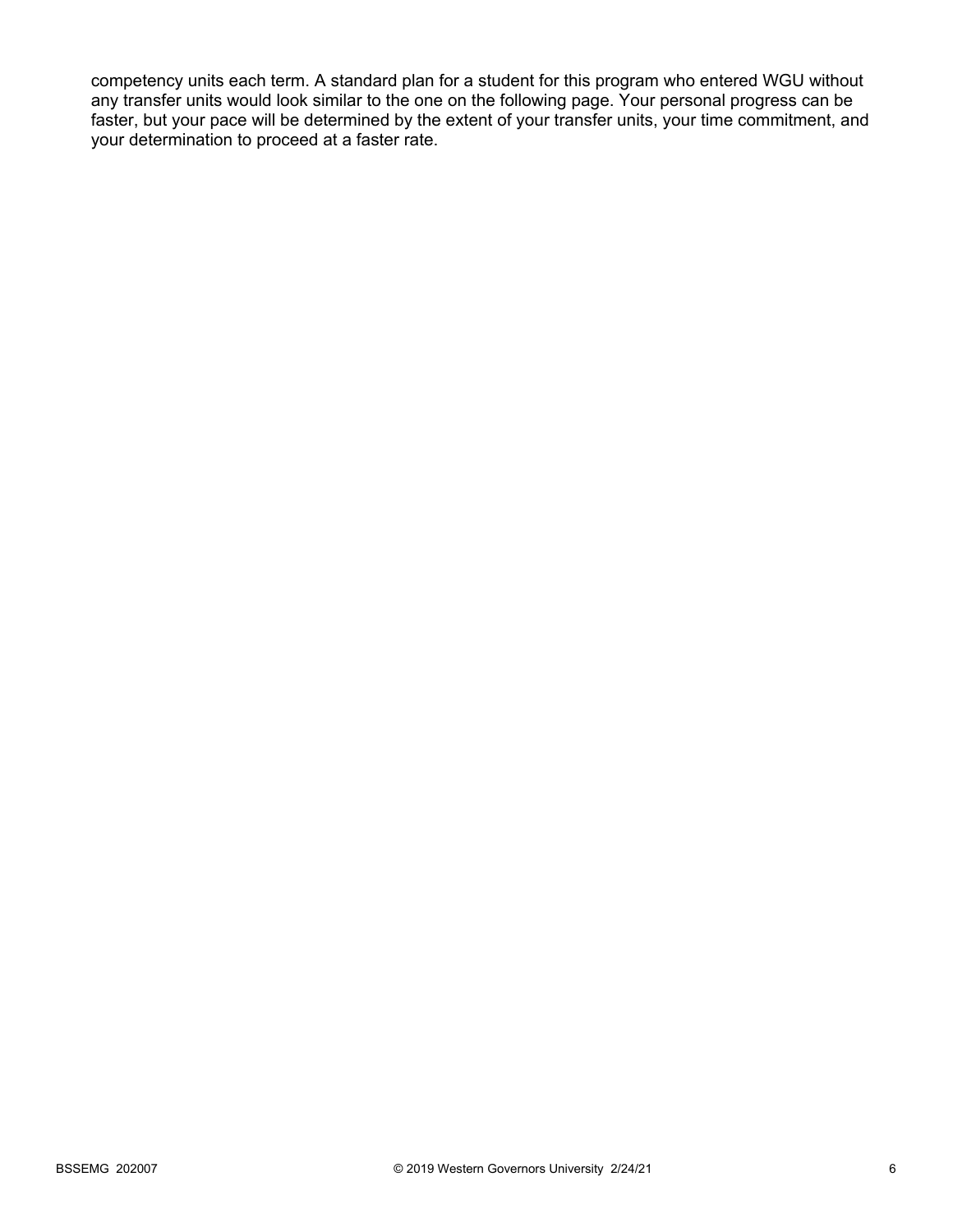# **Standard Path** *for* **Bachelor of Science, Science Education (Middle Grades)**

| <b>Course Description</b>                                               | <b>CU<sub>s</sub></b> |
|-------------------------------------------------------------------------|-----------------------|
| <b>Concepts in Science</b>                                              | $\overline{2}$        |
| <b>Educational Foundations</b>                                          | $\overline{2}$        |
| <b>English Composition I</b>                                            | 3                     |
| <b>Integrated Physical Sciences</b>                                     | 3                     |
| Natural Science Lab                                                     | 2                     |
| Educational Psychology and Development of Children and Adolescents      | 4                     |
| College Algebra                                                         | 4                     |
| Introduction to Biology                                                 | 3                     |
| <b>English Composition II</b>                                           | 3                     |
| The School as a Community of Care                                       | 3                     |
| <b>Applied Probability and Statistics</b>                               | 3                     |
| Introduction to Communication                                           | 3                     |
| <b>Fundamentals of Diverse Learners</b>                                 | 4                     |
| <b>Managing Engaging Learning Environments</b>                          | 3                     |
| Introduction to Humanities                                              | 3                     |
| Chemistry with Lab                                                      | 4                     |
| <b>Survey of United States History</b>                                  | 3                     |
| <b>Ecology and Environmental Science</b>                                | 3                     |
| Introduction to Curriculum, Instruction, and Assessment                 | 3                     |
| Assessing Impact on Student Learning                                    | 3                     |
| <b>Heredity and Genetics</b>                                            | 3                     |
| <b>General Physics</b>                                                  | 5                     |
| American Politics and the US Constitution                               | 3                     |
| Educational Technology for Teaching and Learning                        | 3                     |
| Astronomy                                                               | 3                     |
| Earth: Inside and Out                                                   | 4                     |
| Science, Technology, and Society                                        | 5                     |
| Middle School Science: Content Knowledge                                | 2                     |
| Secondary Reading Instruction and Interventions                         | 3                     |
| Secondary Disciplinary Literacy                                         | 3                     |
| Teaching in the Middle School                                           | $\overline{2}$        |
| Science Methods-Middle Grades General Science                           | 4                     |
| Preclinical Experiences in Science                                      | 3                     |
| Supervised Demonstration Teaching in Science, Observations 1 and 2      | 3                     |
| Supervised Demonstration Teaching in Science, Observation 3 and Midterm | 3                     |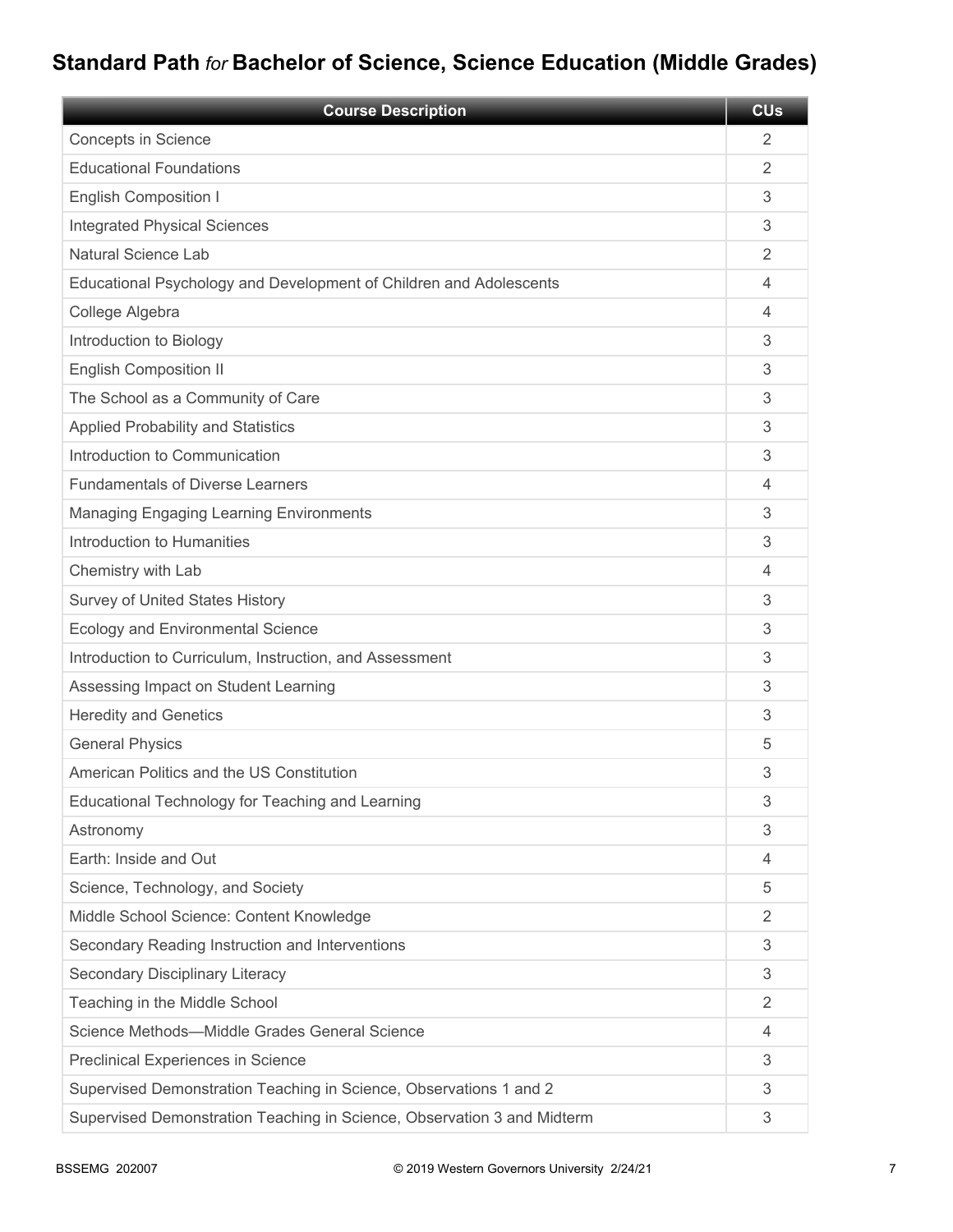| <b>Course Description</b>                                             | <b>CU<sub>s</sub></b> |
|-----------------------------------------------------------------------|-----------------------|
| Supervised Demonstration Teaching in Science, Observations 4 and 5    |                       |
| Supervised Demonstration Teaching in Science, Observation 6 and Final |                       |
| Teacher Performance Assessment in Science                             |                       |
| Professional Portfolio                                                |                       |
| <b>Cohort Seminar</b>                                                 |                       |

# **Changes to Curriculum**

WGU publishes an Institutional Catalog, which describes the academic requirements of each degree program. Although students are required to complete the program version current at the time of their enrollment, WGU may modify requirements and course offerings within that version of the program to maintain the currency and relevance of WGU's competencies and programs. When program requirements are updated, students readmitting after withdrawal from the university will be expected to re-enter into the most current catalog version of the program.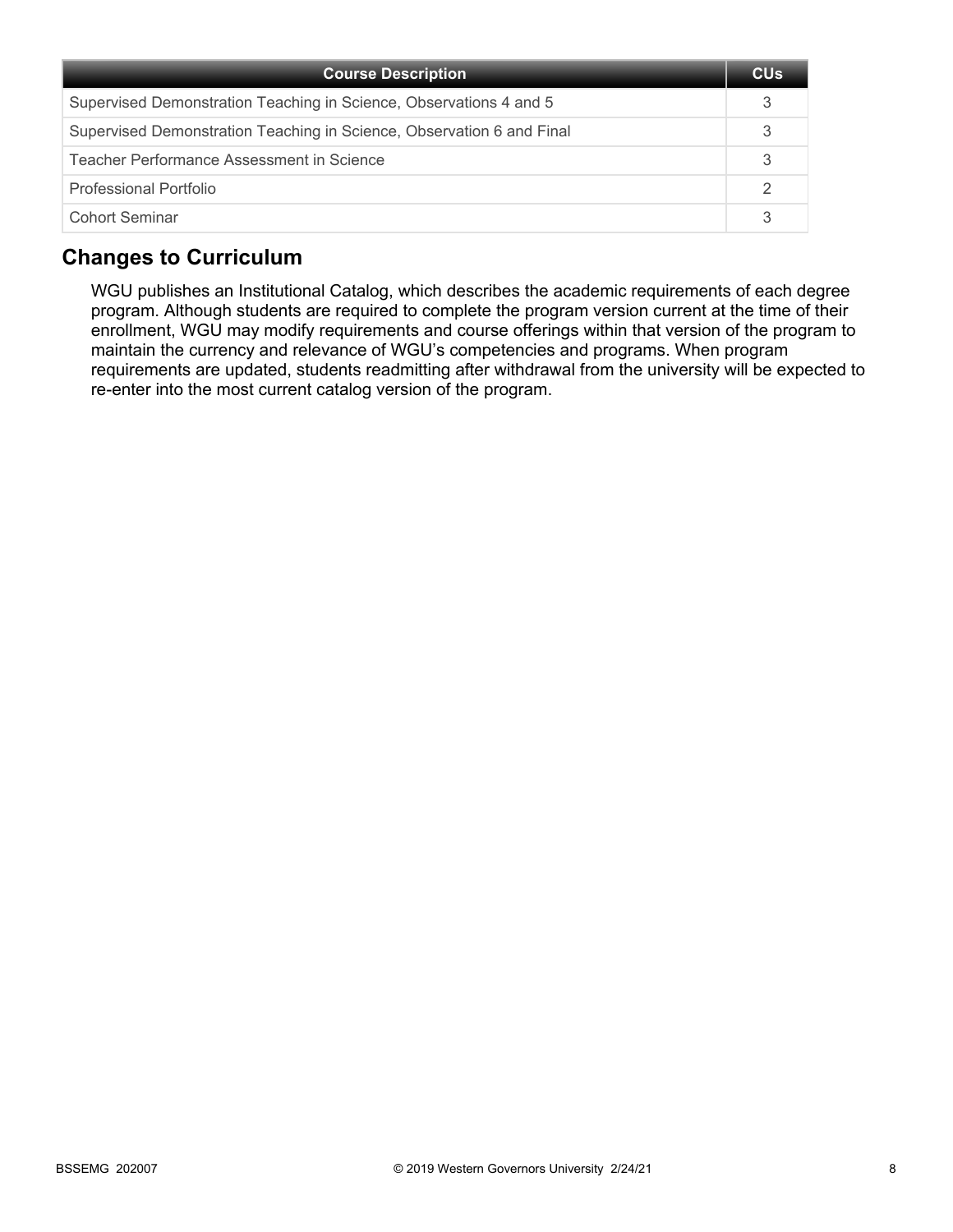# **Areas of Study** for **Bachelor of Science, Science Education (Middle Grades)**

The following section includes the areas of study in the program, with their associated courses. Your specific learning resources and level of instructional support will vary based on the individual competencies you bring to the program and your confidence in developing the knowledge, skills, and abilities required in each area of the degree. The Degree Plan and learning resources are dynamic, so you need to review your Degree Plan and seek the advice of your mentor regarding the resources before you purchase them.

## **Science**

#### **Concepts in Science**

Concepts in Science for undergraduates provides students seeking a bachelor's degree and initial teacher licensure in science education with an introduction to essential science themes present within and across all science disciplines, including chemistry, physics, biology, and the geosciences. These themes include comprehending the magnitude of the physical and natural world, analyzing and converting measurements, understanding the basic nature and behavior of matter and energy, examining atomic structure, identifying and naming basic types of chemical bonds, and analyzing and interpreting scientific data. Concepts in Science provides a solid foundation for future, in-depth scientific studies and should be taken prior to any other science content course. There are no prerequisites for this course.

*This course covers the following competencies:*

- *Begin your course by discussing your course planning tool report with your instructor and creating your personalized course plan together.*
- *The graduate applies principles of measurement to solve scientific problems.*
- *The graduate explains how various forms of matter and energy respond to physical and chemical changes to understand how matter and energy flow within and among systems.*
- *The graduate determines the composition of atoms and compounds to understand the properties of matter.*
- *The graduate analyzes numeric data to identify patterns and relationships.*

# **Professional Core**

#### **Educational Foundations**

Educational Foundations is a key component of WGU's Professional Core and is a required course for all initial licensure candidates. The course provides candidates with early classroom experience where they observe multiple school settings at three different levels of schooling and interview an educator to learn how state standards and various legal and ethical issues affect classrooms today. The course also provides candidates with opportunities to gain foundational knowledge about what it means to be a teacher in the current educational context while exploring their future role within the larger landscape of historical and cultural influences. This course ensures candidates have a firm grasp on important issues affecting educators including state standards-based curriculum, legal and ethical requirements affecting educational opportunities, and professionalism, preparing them for subsequent coursework within the Professional Core and their content area major courses. Five preclinical hours are interwoven throughout this course, and cross-cutting themes of technology and diversity are introduced for further development throughout the candidate's programs.

*This course covers the following competencies:*

- *Begin your course by discussing your course planning tool report with your instructor and creating your personalized course plan together.*
- *The graduate analyzes the role of historical and cultural influences, including issues of federal and state governance, in determining standard educational practices and ensuring equal access to educational opportunities.*
- *The graduate examines the impact of standards-based curriculum on students and teachers to determine how it supports a school's goals.*
- *The graduate evaluates the application of educational best practices in diverse learning settings to inform teaching practice.*
- *The graduate explores pathways and opportunities for professional development to grow as an educator.*

#### **Educational Psychology and Development of Children and Adolescents**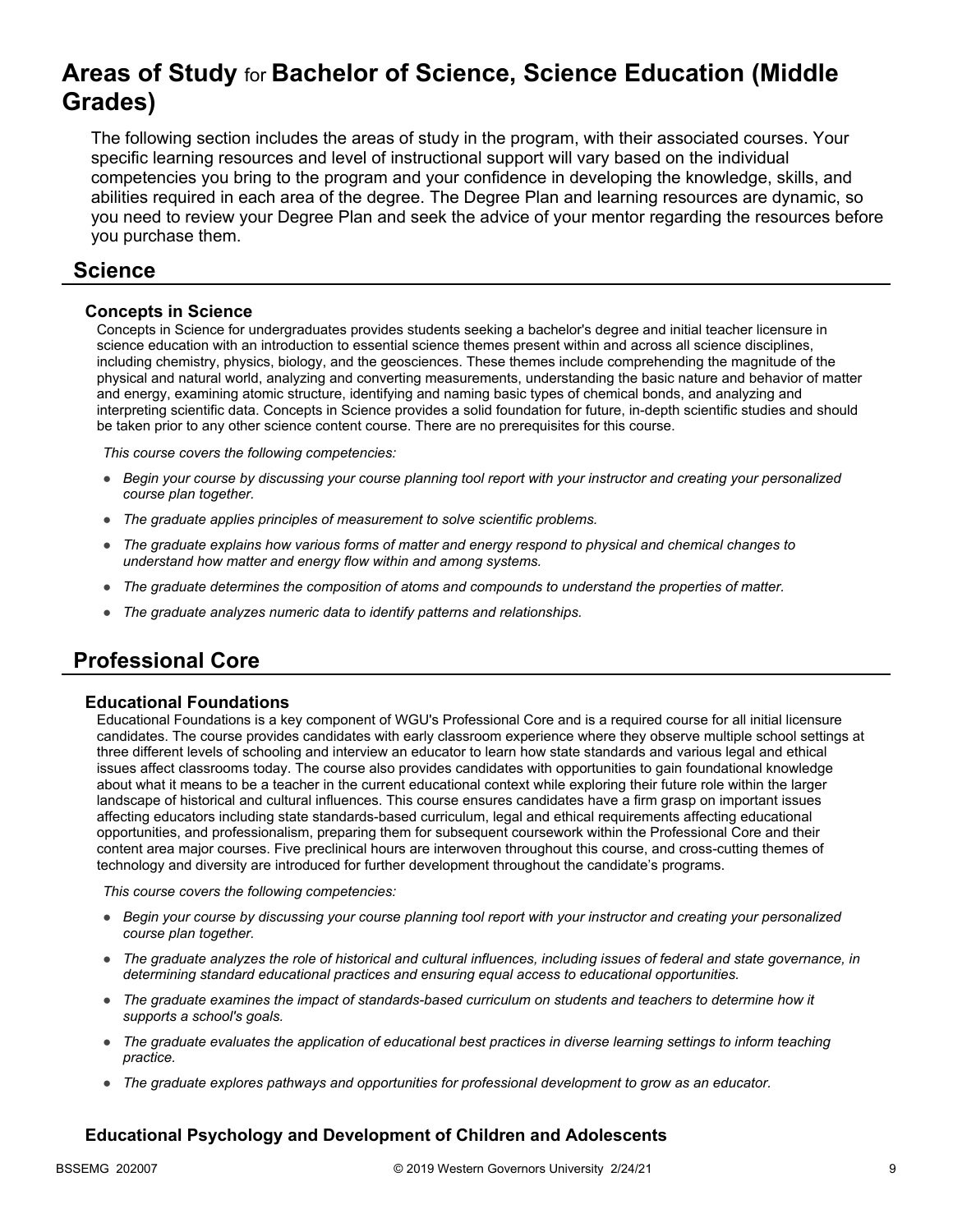Educational Psychology and Development of Children and Adolescents is a key component of WGU's Professional Core and is a required course for all initial licensure candidates. This course prepares candidates to support classroom practices grounded in research-validated principles from the areas of educational psychology and child/adolescent development. Candidates will be introduced to learning theories that equip them with the knowledge and skills necessary to support the diverse populations of students with whom they will interact. This course addresses theories of human development, spanning early childhood through adolescence, and candidates completing this course will be able to explain and analyze the guiding perspectives on linguistic, physical, cognitive, and social development. This course will also cover appropriate instructional and assessment strategies to support student learning and development. Candidates will engage in four hours of virtual classroom observations related to issues in educational psychology and learner development. Cross-cutting themes of technology and diversity are interwoven for further development. This course is designed to be taken after successful completion of the Educational Foundations course.

*This course covers the following competencies:*

- *Begin your course by discussing your course planning tool report with your instructor and creating your personalized course plan together.*
- *The graduate describes theories of development across the cognitive, linguistic, social, emotional, and physical areas to understand the needs of students at various developmental levels.*
- *The graduate evaluates the influence of students' developmental characteristics on their learning and evaluates performance to inform instructional decisions.*
- *The graduate recommends instructional strategies that will positively impact learning, based on principles of learning theories.*
- *The graduate evaluates classroom practices to determine how theories of child and adolescent psychology, learning, and development are applied in the classroom environment.*

#### **The School as a Community of Care**

The School as a Community of Care is a key component of WGU's Professional Core and is a required course for all initial licensure candidates. This course prepares candidates to meet the social and emotional needs of learners, taking into account theories and philosophical perspectives on child and adolescent development and learning. Candidates learn to effectively collaborate with parents, families, caregivers, and other community stakeholders in each child's education, to build a strong foundation for academic and personal success. Emphasis is placed on family engagement as candidates gain knowledge of individual, cultural, and community assets that can be used to facilitate learner growth and development, as well as understand mental health and emotional differences among learners that may necessitate leveraging additional resources to support students' wellbeing. Issues of youth mental health, substance abuse, suicide awareness and prevention, and abuse within families will be addressed as will the importance of parent involvement. Candidates will engage in seven hours of preclinical experiences, which include visual observations of learning environments that involve parents and families in their children's' education while supporting the social and emotional learning (SEL) needs of learners and an interview with an educational professional to explore topics related to parent involvement, youth mental health issues, and professional responsibilities to ensure student wellbeing. Additionally, crosscutting themes of technology and diversity are interwoven for further development. This course is designed to be taken after successful completion of the Educational Psychology and Development of Children and Adolescents course.

*This course covers the following competencies:*

- *Begin your course by discussing your course planning tool report with your instructor and creating your personalized course plan together.*
- *The graduate plans for learning environments that meet all students' cultural, social, and emotional learning needs by incorporating knowledge of individual learners, diverse cultures, and communities.*
- *The graduate develops strategies to address the social and emotional learning (SEL) needs of students, including the incorporation of trauma-informed or restorative instructional practices.*
- *The graduate identifies appropriate resources and processes to support the mental health and emotional well-being of students.*
- *The graduate collaborates with families, caretakers, and the larger community to identify partnerships that facilitate learner growth.*

#### **Fundamentals of Diverse Learners**

Fundamentals of Diverse Learners is a key component of WGU's Professional Core and is a required course for all initial licensure candidates. This course prepares candidates to consider and address the wide range of learning needs in the classrooms of today. This course teaches candidates to identify and support the needs of diverse populations of learners, including, for example, students with disabilities (INCLUDING DYSLEXIA), English language learners, and gifted and talented students. Practical strategies for differentiating instruction while creating a safe, inclusive, and culturally responsive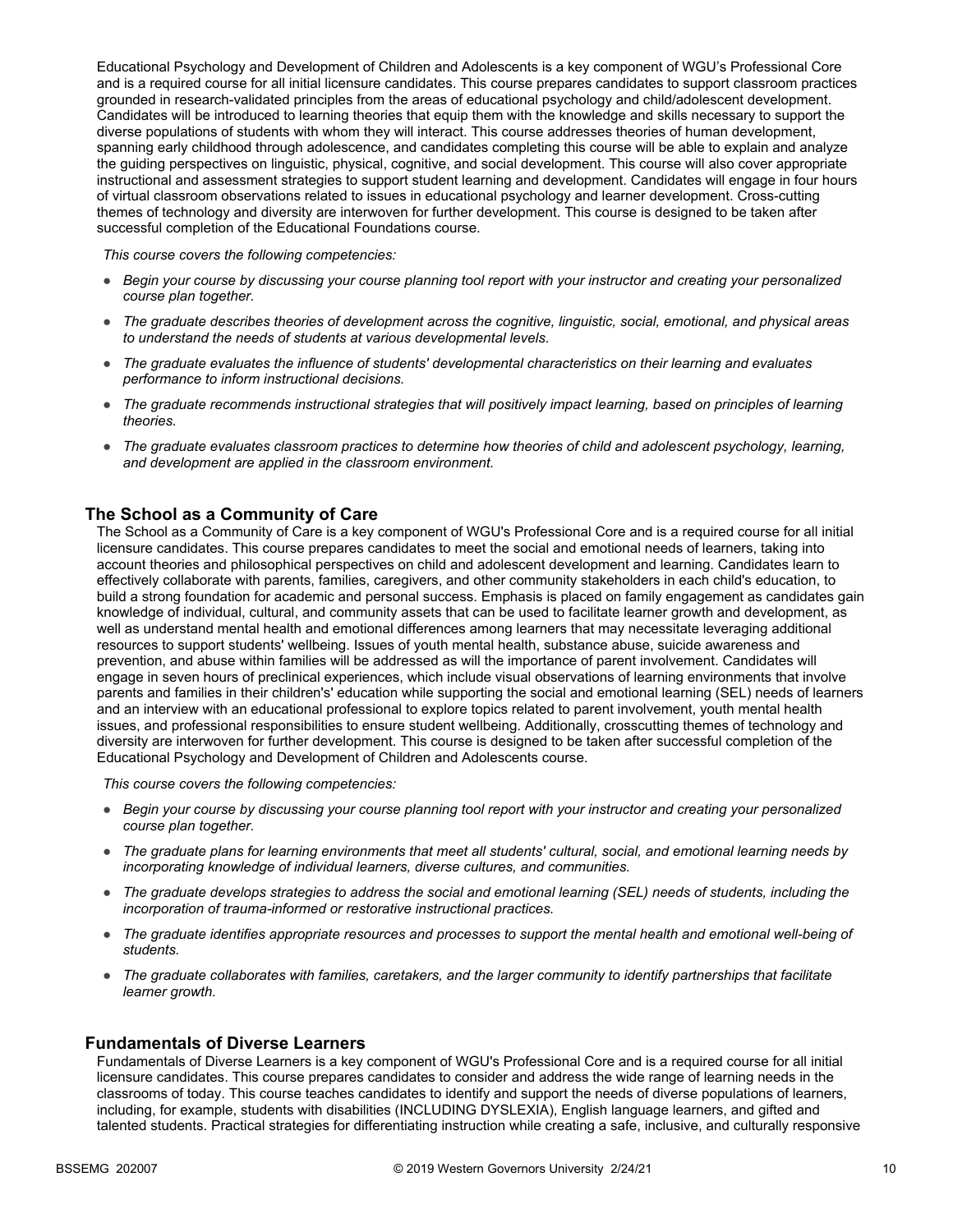learning environment are explored. This course helps candidates develop skills for partnering with parents and advocating for all students, particularly those impacted by provisions of IDEA and Section 504 of the Rehabilitation Act. Multitiered systems of supports are addressed to prepare candidates for their future classrooms as they seek to select appropriate instructional practices and interventions to best serve their students. Candidates will engage in four hours of preclinical experiences that includes a simulated teaching experience in which skills learned can be applied. Cross-cutting themes of technology and diversity are interwoven for further development. This course is designed to be taken after successful completion of the School as a Community of Care course.

*This course covers the following competencies:*

- *Begin your course by discussing your course planning tool report with your instructor and creating your personalized course plan together.*
- *The graduate analyzes the application of policies, practices, and legal requirements to inform teaching practice.*
- *The graduate creates inclusive learning environments featuring multitiered systems of supports to address the needs of all students, including exceptional learners and English learners.*
- *The graduate creates learning experiences that accommodate the needs of students with exceptionalities, including gifted and talented students, in order to facilitate the success of all learners.*
- *The graduate integrates equity pedagogy to address the needs of multicultural learners.*
- *The graduate plans learning experiences that accommodate linguistic diversity to facilitate the success of all learners.*
- *The graduate recommends strategies to engage with students, families, administrators, and other stakeholders in ways that are effective, legal, and ethical.*

#### **Managing Engaging Learning Environments**

Managing Engaging Learning Environments is a key component of WGU's Professional Core and is a required course for all initial licensure candidates. This course prepares candidates to establish and contribute to safe and productive learning environments that support the success of all learners by ensuring student engagement and motivation for learning. Candidates will learn strategies, such as incorporating consistent routines and expectations, to provide positive behavior supports, increase learner motivation, promote active learning and self-direction, and ensure a safe and productive classroom setting that fosters a sense of community through collaborative educational practices. The course will culminate in evidence-based, practical application of current strategies, theories, or philosophical perspectives related to motivating and engaging all students in a learning community. Candidates will engage in seven hours of preclinical experiences that include both virtual observations of classroom settings and time in a simulated classroom environment where theory can be put into practice. Cross-cutting themes of technology and diversity are interwoven for further development. This course is designed to be taken after successful completion of the Fundamentals of Diverse Learners course.

*This course covers the following competencies:*

- *Begin your course by discussing your course planning tool report with your instructor and creating your personalized course plan together.*
- *The graduate establishes norms and routines to create a safe and productive learning environment that encourages positive social interactions, individual and collaborative learning, and appropriate classroom behaviors.*
- *The graduate interacts with each student in a way that builds positive relationships by using knowledge of individual learners, diverse cultures, and communities.*
- *The graduate analyzes the theoretical foundations and application of classroom management strategies, including behavior support and conflict management, to inform teaching practice.*
- *The graduate recommends strategies that are motivating and encourage active engagement from all students.*

#### **Introduction to Curriculum, Instruction, and Assessment**

Introduction to Curriculum, Instruction, and Assessment is a key component of WGU's Professional Core and is a required course for all initial licensure candidates. This course provides candidates with the knowledge and skills necessary to create engaging and standards-aligned lessons that meet the needs of all learners. Candidates will learn to analyze learner needs based on a variety of inputs, including their state P–12 standards, assessment results, and knowledge of learner differences. This course will help candidates design, deliver, and modify instruction in accordance to needs and educational requirements. Candidates will engage in three hours of preclinical experiences that include virtual classroom observations. They also will record a short teaching segment, allowing for authentic teaching experience. Crosscutting themes of technology and diversity are interwoven for continued development. This course is designed to be taken after successful completion of the Managing Engaging Learning Environments course.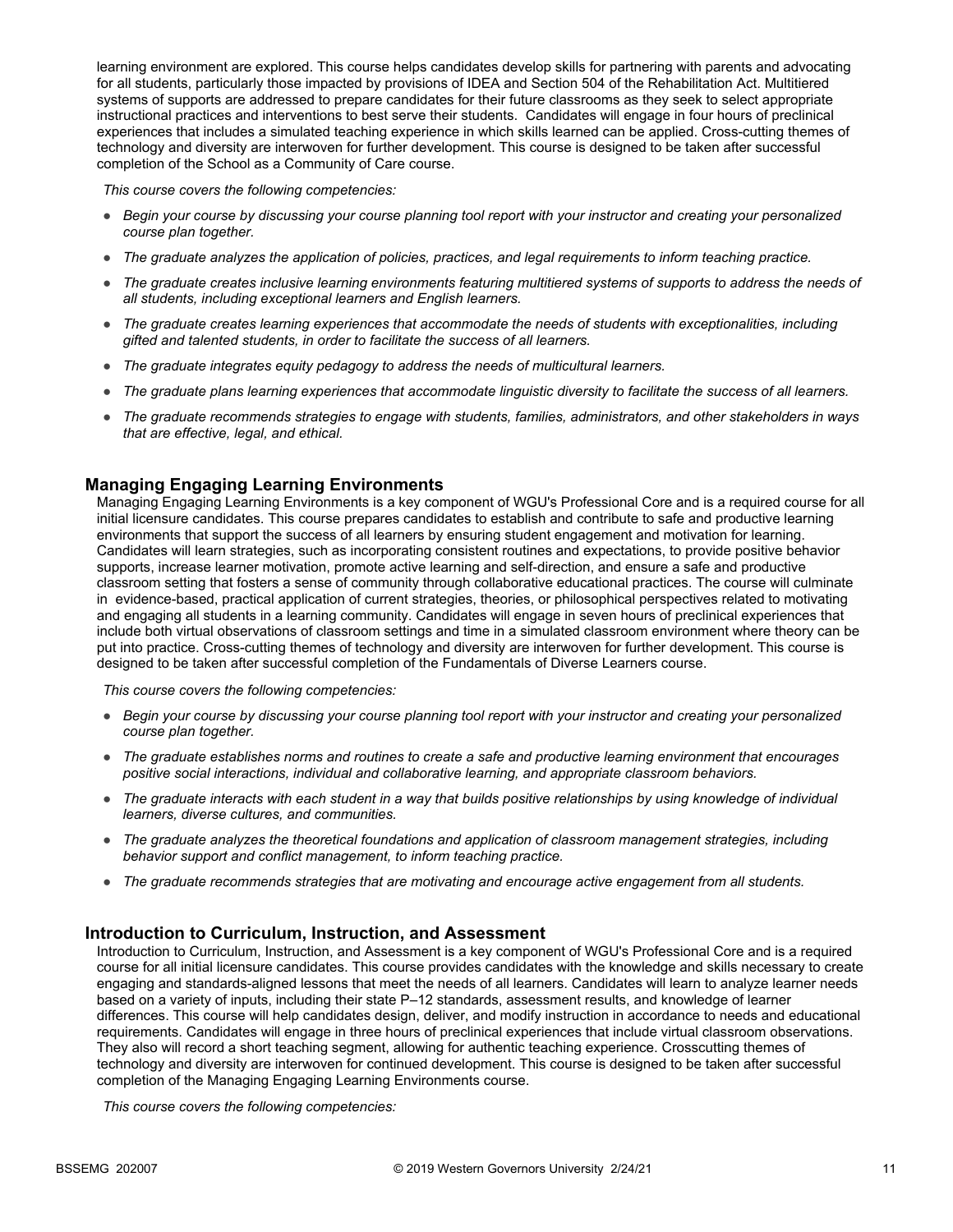- *Begin your course by discussing your course planning tool report with your instructor and creating your personalized course plan together.*
- *The graduate aligns lessons to learning goals by synthesizing knowledge about students and their assessment data.*
- *The graduate analyzes the role of various assessment types in evaluating student learning and planning future instruction.*
- *The graduate implements evidence-based instructional strategies to increase content area learning.*
- *The graduate differentiates instruction to facilitate mastery for all learners.*
- *The graduate incorporates cross-disciplinary instruction, skills, and content into lessons.*
- *The graduate creates standards-based instructional plans based on their state's P–12 standards that incorporate knowledge of learners' developmental needs, prior learning, and community and cultural context.*

#### **Assessing Impact on Student Learning**

Assessing Impact on Student Learning is a key component of WGU's Professional Core and is a required course for all initial licensure candidates. This course equips candidates to evaluate student learning and their own professional practice, ensuring candidates are prepared to ensure all learners' success. In this course, candidates learn multiple methods of assessment to ensure they are able to implement a balanced approach to assessment while monitoring their students' progress. Assessments types such as formative, summative, standardized, and common assessments are addressed so candidates understand their purposes and can apply them within the context of a lesson to determine impact on learning. Data literacy skills are taught to ensure candidates interpret and analyze individual and classroom data and apply their knowledge in ways that support academic success. Candidates will engage in three hours of preclinical experiences that include virtual classroom observations. Cross-cutting themes of technology and diversity are interwoven for further development. This course is designed to be taken after successful completion of the Introduction to Curriculum, Instruction, and Assessment course.

*This course covers the following competencies:*

- *Begin your course by discussing your course planning tool report with your instructor and creating your personalized course plan together.*
- *The graduate plans a progress-monitoring strategy, including formative, summative, and common assessments, that actively engages students in their own learning.*
- *The graduate analyzes assessment results to evaluate student learning and teacher effectiveness.*
- *The graduate makes evidence-based instructional decisions that are informed by student assessment data.*
- *The graduate determines their impact on learners and the broader school community through evaluation of teaching practice.*

#### **Educational Technology for Teaching and Learning**

Educational Technology for Teaching and Learning is a key component of WGU's professional core and is a required course for all initial licensure candidates. This course prepares candidates to incorporate technology into their classroom practices in ways that improve teaching and learning. The ISTE standards will form the basis for their practice. The material will teach candidates to critically evaluate software and hardware options that may positively impact the classroom environment, while also increasing their awareness of ethical usage and considerations related to equity, access to technology, and appropriate use of technology by P–12 students. Assistive technologies to meet the needs of a diverse learner population also will be taught in this course. Candidates will engage in three hours of preclinical experience that include virtual observations of classroom practices incorporating technology to support educational goals. Crosscutting themes of technology and diversity are interwoven for further development. This course is designed to be taken after successful completion of the Assessing Impact on Student Learning course.

- *Begin your course by discussing your course planning tool report with your instructor and creating your personalized course plan together.*
- *The graduate analyzes how research-based applications of technology facilitate student learning.*
- *The graduate evaluates the application of technology in the classroom, including its impact on learning for all students and potential equity or access issues.*
- *The graduate promotes a technology-enabled classroom culture that is equitable, ethical, and socially responsible.*
- *The graduate applies curricular and instructional design principles to create effective digital learning environments.*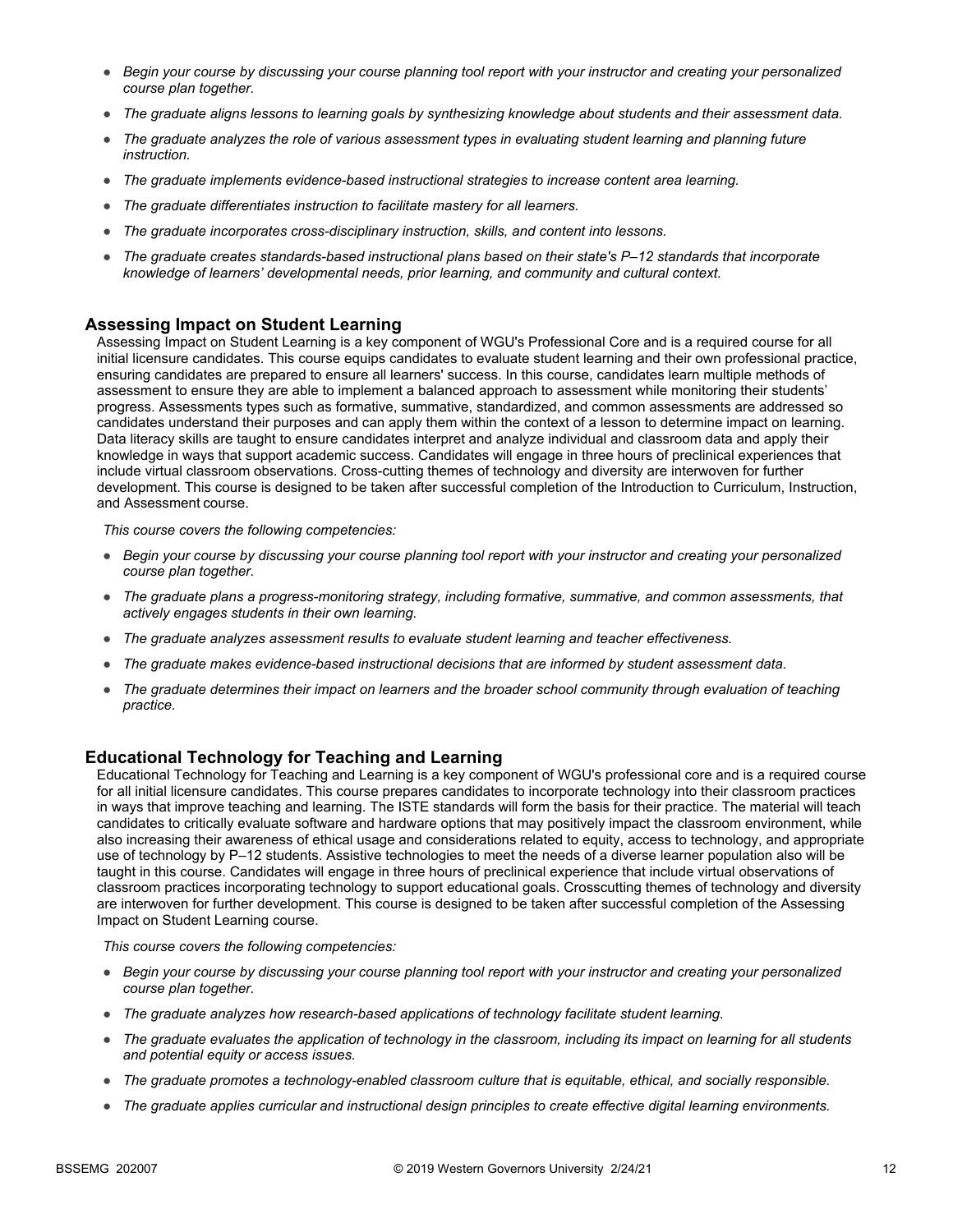- *The graduate recommends technology as an assessment tool to encompass multiple learner needs, provide in the moment feedback, and inform instruction.*
- *The graduate fosters student self-directedness and independent learning through the use of technology.*

## **General Education**

#### **English Composition I**

English Composition I introduces candidates to the types of writing and thinking that are valued in college and beyond. Candidates will practice writing in several genres with emphasis placed on writing and revising academic arguments. Instruction and exercises in grammar, mechanics, research documentation, and style are paired with each module so that writers can practice these skills as necessary. Composition I is a foundational course designed to help candidates prepare for success at the college level. There are no prerequisites for English Composition I.

*This course covers the following competencies:*

- *Begin your course by discussing your course planning tool report with your instructor and creating your personalized course plan together.*
- *The graduate applies appropriate grammatical rules, sentence structure, and writing conventions.*
- *The graduate selects appropriate rhetorical strategies that improve writing and argumentation.*
- *The graduate appropriately uses a given writing style.*
- *The graduate uses appropriate writing and revision strategies.*
- *The graduate integrates credible and relevant sources into written arguments.*
- *The graduate composes an appropriate narrative for a given context.*
- *The graduate composes an appropriate argumentative essay for a given context.*

#### **Integrated Physical Sciences**

This course provides students with an overview of the basic principles and unifying ideas of the physical sciences: physics, chemistry, and earth sciences. Course materials focus on scientific reasoning and practical, everyday applications of physical science concepts to help students integrate conceptual knowledge with practical skills.

*This course covers the following competencies:*

- *Begin your course by discussing your course planning tool report with your instructor and creating your personalized course plan together.*
- *The graduate describes the nature and process of science.*
- *The graduate examines applications of physics including fundamental concepts such as forces, motion, energy, and waves.*
- *The graduate examines applications of key chemistry concepts including the structure of matter and the behavior and conservation of matter in chemical reactions.*
- *The graduate describes the underlying organization, interactions, and processes within the Earth system including the Earth's structure and atmosphere, and Earth's interactions within the solar system.*

#### **College Algebra**

This course provides further application and analysis of algebraic concepts and functions through mathematical modeling of real-world situations. Topics include: real numbers, algebraic expressions, equations and inequalities, graphs and functions, polynomial and rational functions, exponential and logarithmic functions, and systems of linear equations.

- *Begin your course by discussing your course planning tool report with your instructor and creating your personalized course plan together.*
- *The graduate classifies and performs operations on real numbers; solves linear equations and inequalities; connects a linear equation to its graph; and identifies a function.*
- *The graduate solves systems of linear equations and their related applications.*
- *The graduate simplifies and factors polynomial expressions, and solves polynomial equations.*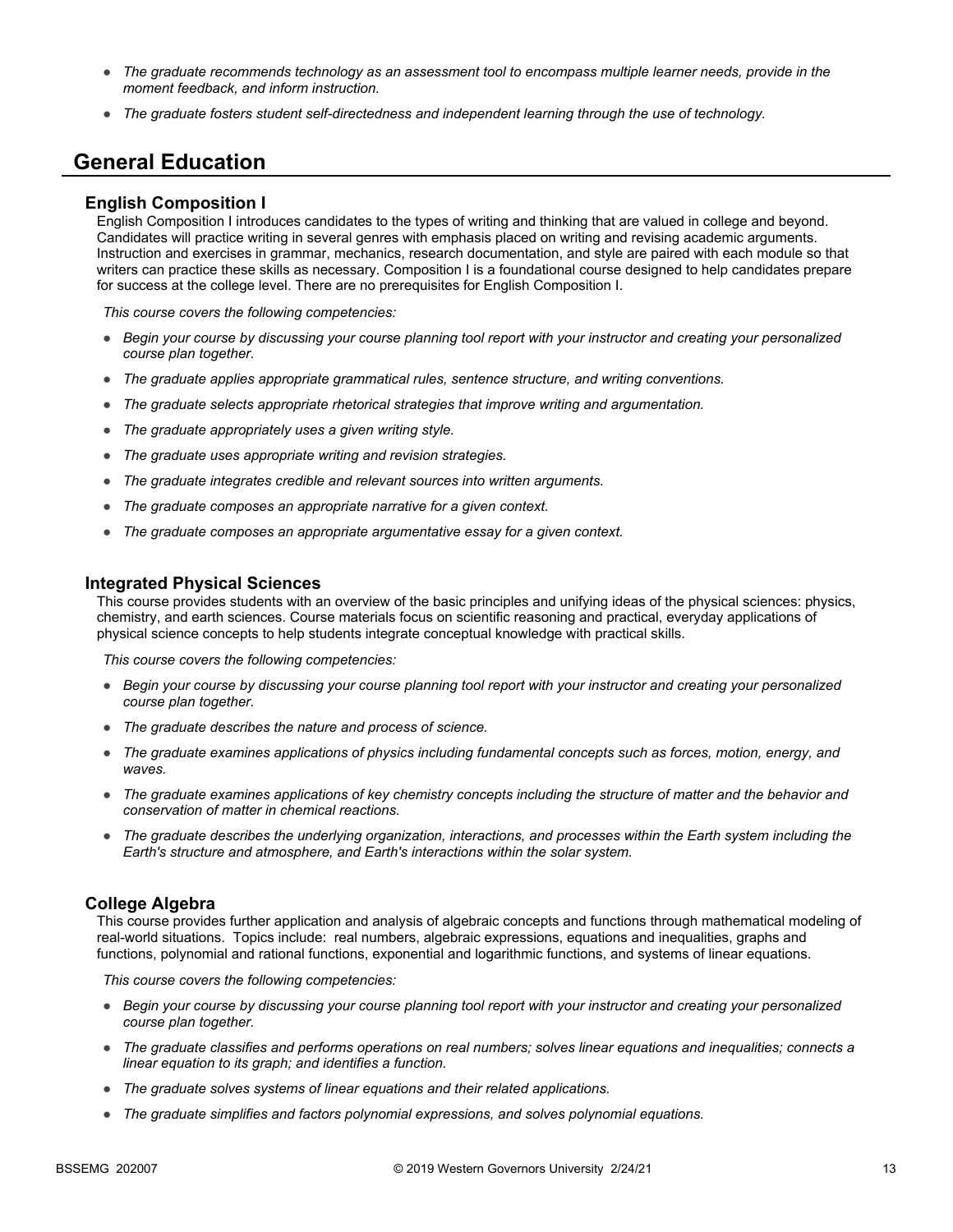- *The graduate simplifies rational, radical, and quadratic expressions, solves corresponding equations, and extends this knowledge to the study of functions.*
- *The graduate combines functions, finds inverse functions, solves exponential and logarithmic equations and functions.*

#### **English Composition II**

English Composition II introduces candidates to the types of research and writing that are valued in college and beyond. Candidates will practice writing, with emphasis placed on research, writing, and revising an academic argument. Instruction and exercises in grammar, mechanics, research documentation, and style are paired with each module so that writers can practice these skills as necessary. Composition II is a foundational course designed to help candidates prepare for success at the college level. Composition I is the prerequisite for Composition II.

*This course covers the following competencies:*

- *Begin your course by discussing your course planning tool report with your instructor and creating your personalized course plan together.*
- *The graduate evaluates the quality, credibility, and relevance of evidence in order to integrate evidence into a final research paper.*
- *The graduate applies steps of the writing process appropriately to improve quality of writing.*
- *The graduate composes an argumentative research paper.*

#### **Applied Probability and Statistics**

Applied Probability and Statistics helps candidates develop competence in the fundamental concepts of basic statistics including introductory algebra and graphing; descriptive statistics; regression and correlation; and probability. Statistical data and probability are used in everyday life, science, business, information technology, and educational settings to make informed decisions about the validity of studies and the effect of data on decisions. This course discusses what constitutes sound research design and how to appropriately model phenomena using statistical data. Additionally, the content covers simple probability calculations based on events that occur in the business and IT industries. No prerequisites are required for this course.

*This course covers the following competencies:*

- *Begin your course by discussing your course planning tool report with your instructor and creating your personalized course plan together.*
- *The graduate applies the operations, processes, and procedures of fractions, decimals, and percentages to evaluate quantitative expressions.*
- *The graduate applies the operations, processes, and procedures of basic algebra to evaluate quantitative expressions, and to solve equations and inequalities.*
- *The graduate evaluates categorical and quantitative data pertaining to a single variable using appropriate graphical displays and numerical measures.*
- *The graduate evaluates the relationship between two variables through interpretation of visual displays and numerical measures.*
- *The graduate evaluates the relationship between two quantitative variables through correlation and regression.*
- *The graduate applies principles and methods of probability-based mathematics to explain and solve problems.*

#### **Introduction to Communication**

This introductory communication course allows candidates to become familiar with the fundamental communication theories and practices necessary to engage in healthy professional and personal relationships. Candidates will survey human communication on multiple levels and critically apply the theoretical grounding of the course to interpersonal, intercultural, small group, and public presentational contexts. The course also encourages candidates to consider the influence of language, perception, culture, and media on their daily communicative interactions. In addition to theory, candidates will engage in the application of effective communication skills through systematically preparing and delivering an oral presentation. By practicing these fundamental skills in human communication, candidates become more competent communicators as they develop more flexible, useful, and discriminatory communicative practices in a variety of contexts. Note: There are references within this video to Taskstream. If Taskstream is not part of your student experience, please disregard, and locate your task(s) within your course.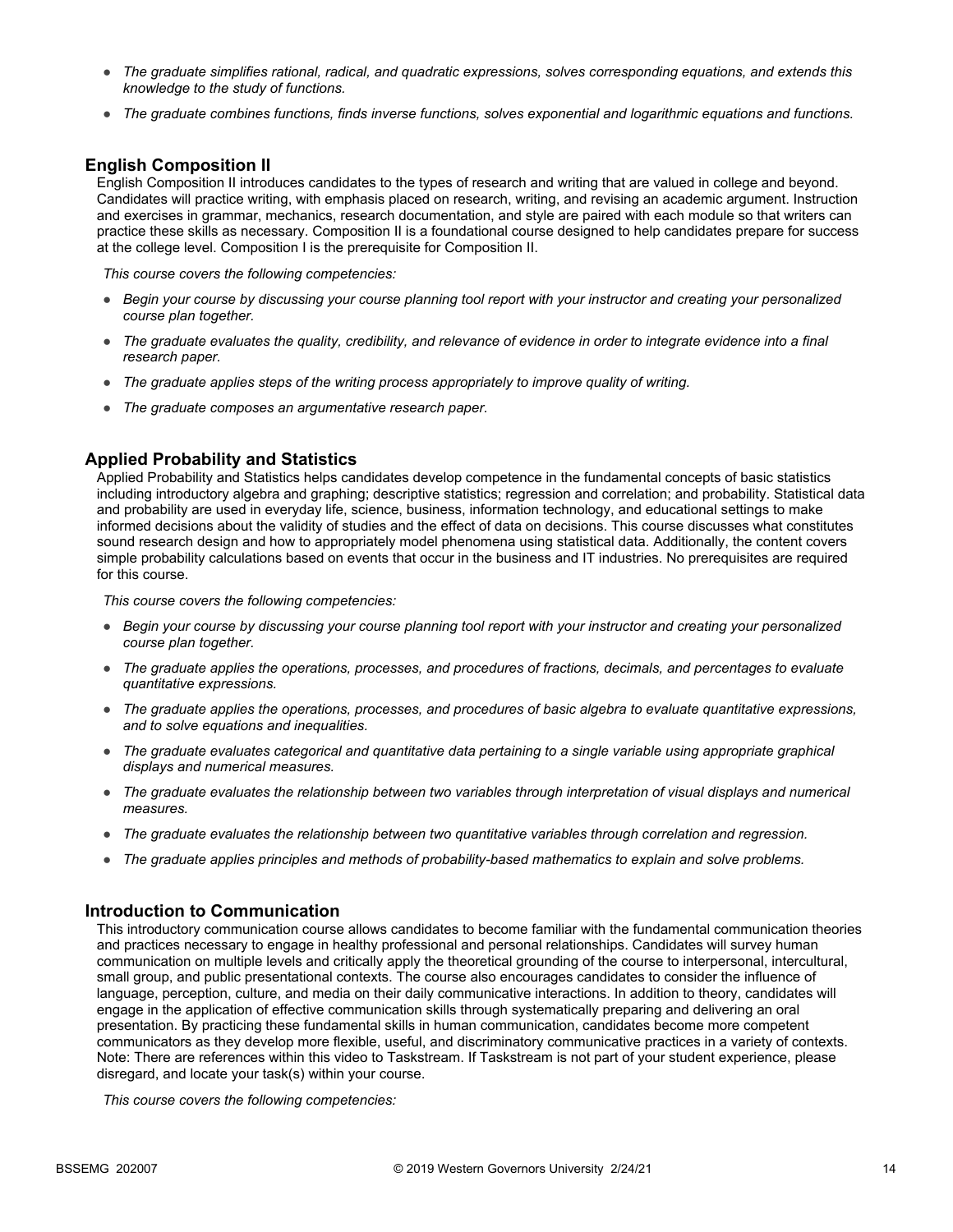- *Begin your course by discussing your course planning tool report with your instructor and creating your personalized course plan together.*
- *The graduate applies foundational elements of effective communication.*
- *The graduate applies appropriate communication strategies in interpersonal and group contexts.*
- *The graduate utilizes appropriate presentational communication strategies in personal and professional settings.*

#### **Introduction to Humanities**

This introductory humanities course allows candidates to practice essential writing, communication, and critical thinking skills necessary to engage in civic and professional interactions as mature, informed adults. Whether through studying literature, visual and performing arts, or philosophy, all humanities courses stress the need to form reasoned, analytical, and articulate responses to cultural and creative works. Studying a wide variety of creative works allows candidates to more effectively enter the global community with a broad and enlightened perspective.

*This course covers the following competencies:*

- *Begin your course by discussing your course planning tool report with your instructor and creating your personalized course plan together.*
- *The graduate assesses the development of humans through the study of key concepts, disciplines, and primary influences of the humanities.*
- *The graduate analyzes the primary contributions and characteristics of humanities during the Classical period.*
- *The graduate analyzes the primary contributions and characteristics of humanities during the Renaissance.*
- *The graduate analyzes the primary contributions and characteristics of humanities during the Neoclassical and Enlightenment period.*
- *The graduate analyzes the primary contributions and characteristics of humanities during the Romantic period.*
- *The graduate analyzes the primary contributions and characteristics of humanities during the Realism movement.*

#### **Survey of United States History**

This course presents a broad and thematic survey of U.S. history from European colonization to the mid-twentieth century. Students will explore how historical events and major themes in American history have affected a diverse population.

*This course covers the following competencies:*

- *Begin your course by discussing your course planning tool report with your instructor and creating your personalized course plan together.*
- *The graduate analyzes the colonial experience and the foundations of the American Revolution.*
- *The graduate analyzes the challenges of partisan politics and sectionalism in the Early Republic and Civil War eras.*
- *The graduate examines the major changes that defined the United States in the late-nineteenth and early-twentieth centuries.*
- *The graduate explains significant international and domestic challenges that the United States confronted since World War I.*

#### **American Politics and the US Constitution**

American Politics and the U.S. Constitution examines the evolution of representative government in the United States and the changing interpretations of the civil rights and civil liberties protected by the Constitution. This course will give candidates an understanding of the powers of the branches of the federal government, the continual tensions inherent in a federal system, the shifting relationship between state and federal governments, and the interactions between elected officials and the ever-changing electorate. This course will focus on such topics as the role of a free press in a democracy, the impact of changing demographics on American politics, and the debates over and expansion of civil rights. Upon completion of the course, candidates should be able to explain the basic functions of the federal government, describe the forces that shape American policy and politics, and be better prepared to participate in America's civic institutions. This course has no prerequisite.

*This course covers the following competencies:*

● *Begin your course by discussing your course planning tool report with your instructor and creating your personalized course plan together.*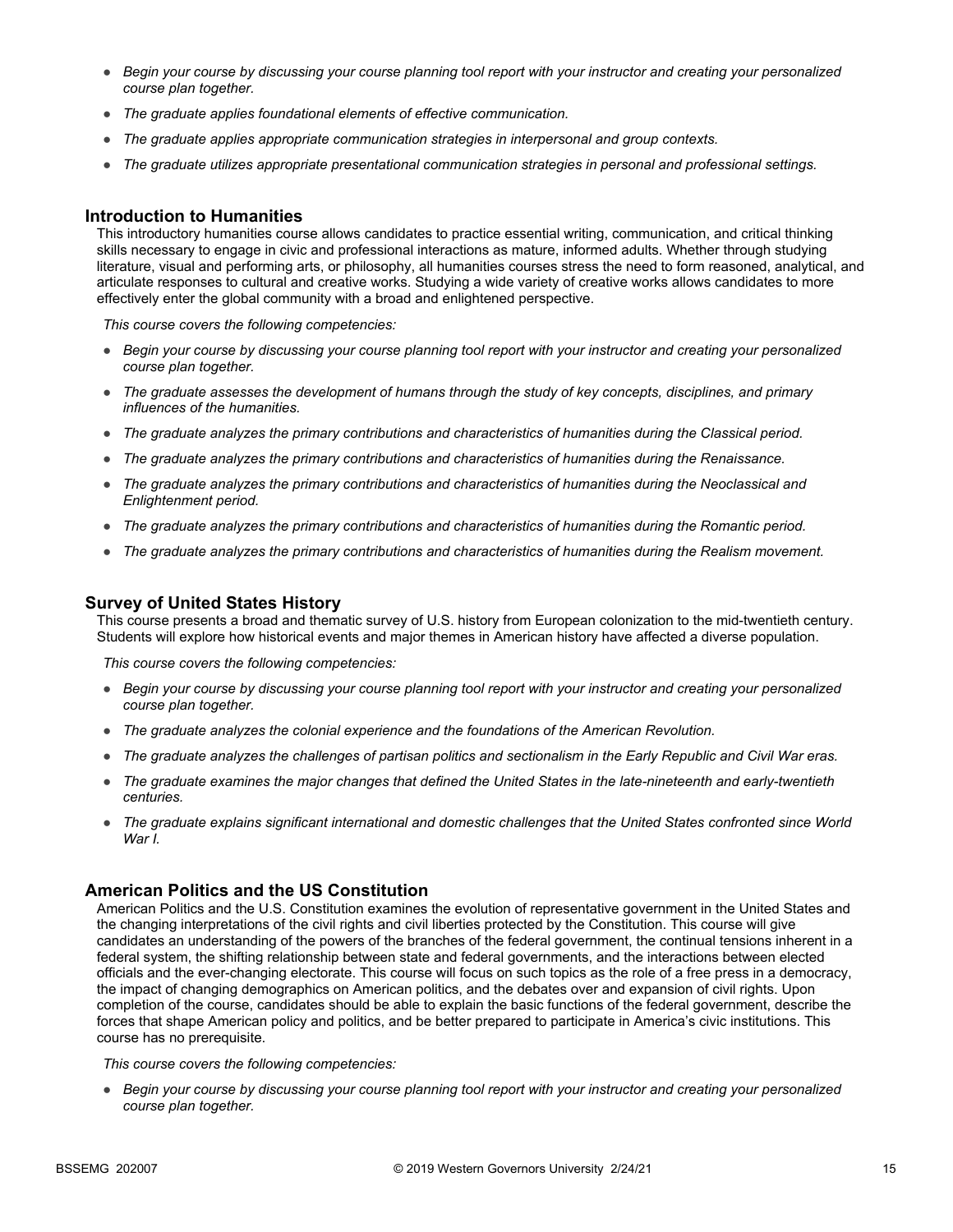- *The graduate describes the influence of competing political ideologies on the development of the United States government.*
- *The graduate explains how the structure and powers of the United States government interact to form public policy.*
- *The graduate examines the influence of political parties, citizens, and non-governmental organizations on elections and other political processes inside a participatory democracy.*
- *The graduate examines the struggle to balance individual liberty, public order, and state's rights.*
- *The graduate examines the influence of the media, public opinion, and political discourse on American democracy.*

# **General Science Content**

#### **Natural Science Lab**

This course gives you an introduction to using the scientific method and engaging in scientific research to reach conclusions about the natural world. You will design and carry out an experiment to investigate a hypothesis by gathering quantitative data.

*This course covers the following competencies:*

- *Begin your course by discussing your course planning tool report with your instructor and creating your personalized course plan together.*
- *The graduate evaluates academic sources for their credibility and relevance to a chosen research topic on a natural world phenomenon.*
- *The graduate accurately executes the process of scientific inquiry through experimentation in the natural world.*
- *The graduate draws conclusions based on academic research and scientific inquiry.*

#### **Introduction to Biology**

This course is a foundational introduction to the biological sciences. The overarching theories of life from biological research are explored as well as the fundamental concepts and principles of the study of living organisms and their interaction with the environment. Key concepts include how living organisms use and produce energy; how life grows, develops, and reproduces; how life responds to the environment to maintain internal stability; and how life evolves and adapts to the environment.

*This course covers the following competencies:*

- *Begin your course by discussing your course planning tool report with your instructor and creating your personalized course plan together.*
- *The graduate analyzes the characteristics and classifications of living organisms.*
- *The graduate analyzes the basic chemical composition of cells and the basic processes that happen at the cellular level.*
- *The graduate analyzes different types of cells based on their structures and biological functions.*
- *The graduate analyzes the biological basis for and patterns of heredity and gene expression.*
- *The graduate analyzes inter-dependencies of organisms and their environments.*

#### **Ecology and Environmental Science**

Ecology and Environmental Science is an introductory course for undergraduate students seeking initial licensure or endorsement in secondary or middle grade science education. The course explores the relationships between organisms and their environment, including population ecology, communities, adaptations, distributions, interactions, and the environmental factors controlling these relationships. This course has no prerequisites.

- *Begin your course by discussing your course planning tool report with your instructor and creating your personalized course plan together.*
- *The graduate examines ecosystems to analyze the relationship between populations and the environment.*
- *The graduate examines the flow of energy in an ecosystem to assess how changes in that flow affect biodiversity.*
- *The graduate analyzes biogeochemical cycles to explain the importance of these cycles to global processes.*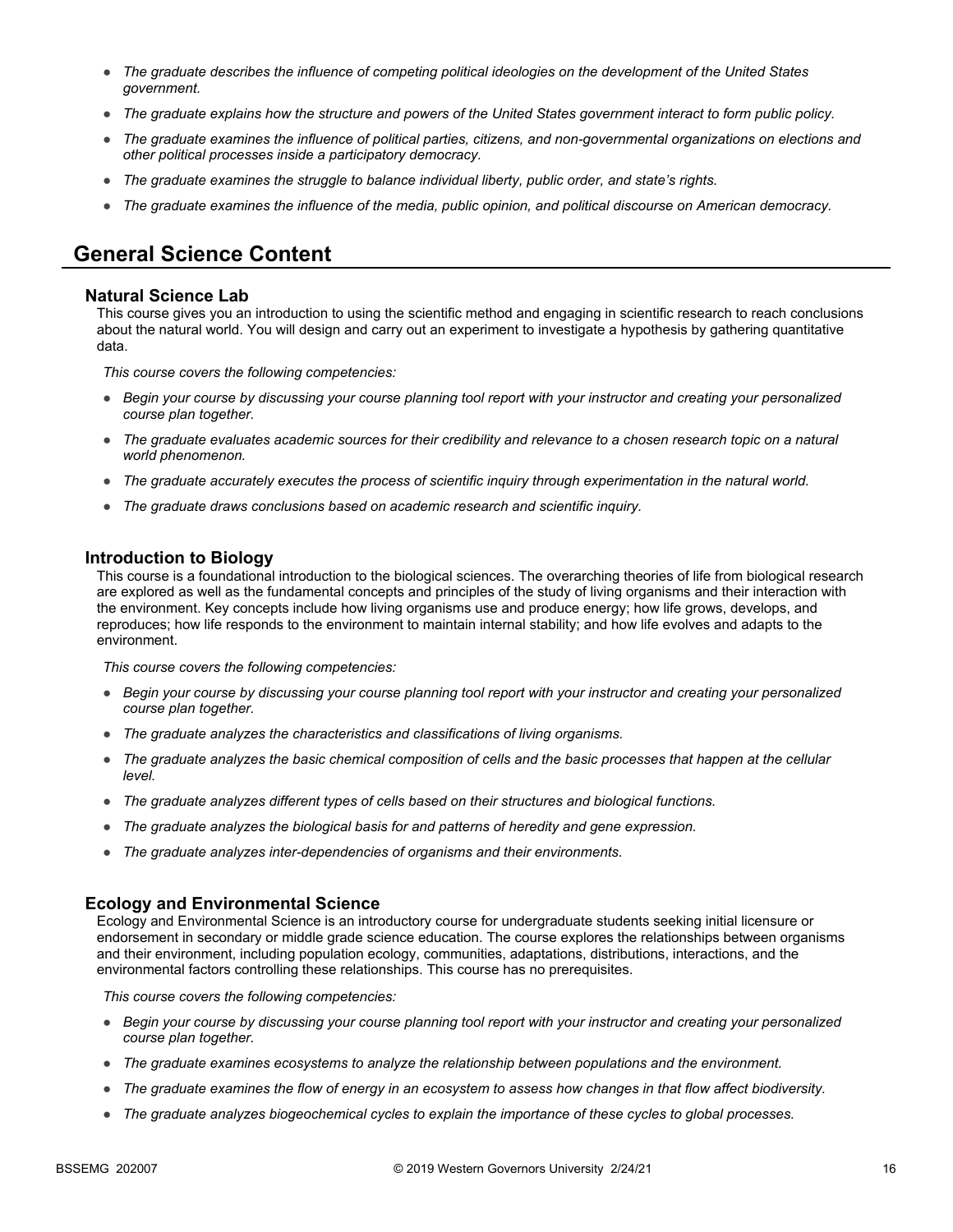- *The graduate researches environmental challenges to discuss potential solutions.*
- The graduate assesses the challenges associated with resource management in order to compare potential *sustainable solutions.*

#### **General Physics**

This course provides a broad overview of the principles of mechanics, thermodynamics, wave motion, modern physics, and electricity and magnetism. and invites students to apply them by solving problems, performing labs, and reflecting on concepts and ideas.

*This course covers the following competencies:*

- *Begin your course by discussing your course planning tool report with your instructor and creating your personalized course plan together.*
- *The graduate has a broad understanding of energy, including mechanics, heat, and electricity and magnetism.*
- *The graduate has a broad understanding of wave motion and atomic nuclear physics.*

#### **Middle School Science: Content Knowledge**

This course covers the content knowledge that a middle school level science teacher is expected to know and understand. Topics include scientific methodologies, history of science, basic science principles, physical sciences, life sciences, earth and space sciences, the role of science and technology, and their impact on society.

*This course covers the following competencies:*

- *Begin your course by discussing your course planning tool report with your instructor and creating your personalized course plan together.*
- *The graduate synthesizes concepts and processes from across middle school science to generate a comprehensive understanding of the subject.*
- *The graduate verifies that they possess the requisite middle school science knowledge and skills by passing the middle school science content knowledge test required to become a beginning teacher of middle school science.*

## **Chemistry Content**

#### **Chemistry with Lab**

Chemistry with Lab for undergraduates provides students seeking initial teacher licensure in middle grades science or secondary physics, biological science, or earth science with an introduction to the field of chemistry, the branch of science that studies the composition, structure, properties, and behavior of matter. Designed for those not majoring in chemistry education, this course highlights how the topics covered can be applied within various branches of science. This course provides students with opportunities to examine the electronic structure of atoms, study periodic trends, name chemical compounds, write chemical formulas, determine the structure of molecules, balance chemical reactions, and discover the changing states of matter. Laboratory experiences facilitate the study of matter and the application of laboratory safety and maintenance procedures. Concepts in Science for undergraduates is a prerequisite for this course.

- *Begin your course by discussing your course planning tool report with your instructor and creating your personalized course plan together.*
- *The graduate explains how chemistry is applied within other sciences to understand its relevance within the physical and natural world.*
- *The graduate conducts safe and effective investigations to test hypotheses and draw conclusions.*
- *The graduate determines the electronic structure of atoms and periodic trends to compare the properties of various substances.*
- *The graduate names basic compounds, using the periodic table and IUPAC rules, to identify their composition.*
- *The graduate explains how chemical bonds and electron orientation impact the structures and behavior of molecules to understand the composition of matter.*
- *The graduate balances chemical equations to follow the Law of Conservation of Matter.*
- *The graduate determines quantities of heat released or absorbed during chemical reactions to examine relationships between heat and other forms of energy.*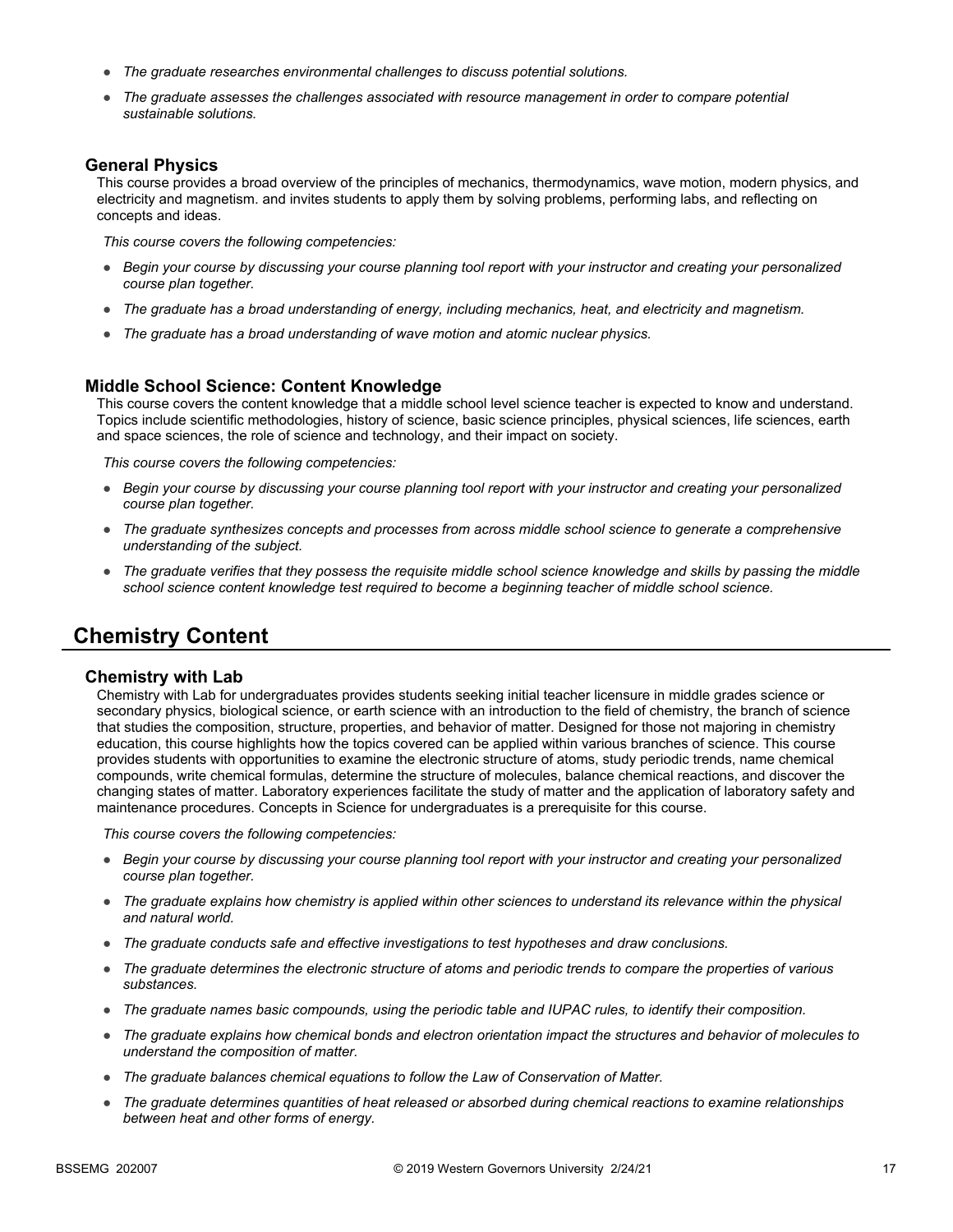● *The graduate explains how matter changes from one state to another to determine the causes and effects of such transformations.*

# **Biology Content**

#### **Heredity and Genetics**

Heredity and Genetics is an introductory course for undergraduate students seeking initial licensure or endorsement in secondary or middle grade science education. This course addresses the basic principles of heredity and the function of molecular genetics. Topics include Mendelian and non-Mendelian inheritance and population genetics. This course has no prerequisites.

*This course covers the following competencies:*

- *Begin your course by discussing your course planning tool report with your instructor and creating your personalized course plan together.*
- *The graduate researches the biological basis of inheritance to analyze patterns of heredity.*
- *The graduate researches applications of molecular genetics to analyze chromosomal disorders and mutations.*
- *The graduate examines the structure and expression of genes to explain resulting phenotypes.*
- *The graduate applies the principles of population genetics to determine characteristics of a population.*

# **Geosciences Content**

#### **Astronomy**

Astronomy provides undergraduate students seeking initial licensure or endorsement in secondary or middle grade science education with essential knowledge of astronomy. It explores Western history and basic physics of astronomy, phases of the moon and seasons, composition and properties of solar system bodies, stellar evolution and remnants, properties and scale of objects and distances within the universe, and introductory cosmology. General Physics is a prerequisite for this course.

*This course covers the following competencies:*

- *Begin your course by discussing your course planning tool report with your instructor and creating your personalized course plan together.*
- *The graduate traces Western history of astronomy to place key concepts and famous scientists in cultural context.*
- *The graduate applies tools and techniques necessary to study astronomical objects and events.*
- *The graduate evaluates composition and structure of our solar system to describe Earth's place and evolution.*
- *The graduate discusses classification and life cycle of stars, such as our sun and its fate, to explain the diversity of celestial objects, including stellar remnants.*
- *The graduate critiques the structure, composition, and classification of the Milky Way and other galaxies as well as concepts of cosmology and the Doppler effect of light to explain the physical evolution of the universe.*

#### **Earth: Inside and Out**

Earth: Inside and Out explores the ways in which our dynamic planet evolved and the processes and systems that continue to shape it. Though the geologic record is incredibly ancient, it has only been studied intensely since the end of the nineteenth century. Since then, research in fields such as geologic time, plate tectonics, climate change, exploration of the deep seafloor, and the inner earth have vastly increased our understanding of geological processes. There are no prerequisites for this course.

- *Begin your course by discussing your course planning tool report with your instructor and creating your personalized course plan together.*
- *The graduate evaluates how past and current science is applied to the study and dating of rocks to observe and describe geologic features.*
- *The graduate evaluates what rocks tell us about the composition of the early atmosphere to explain the interconnectedness of the Earth's systems.*
- *The graduate evaluates the interaction of the atmosphere, ocean, and other Earth systems to discuss the effect of*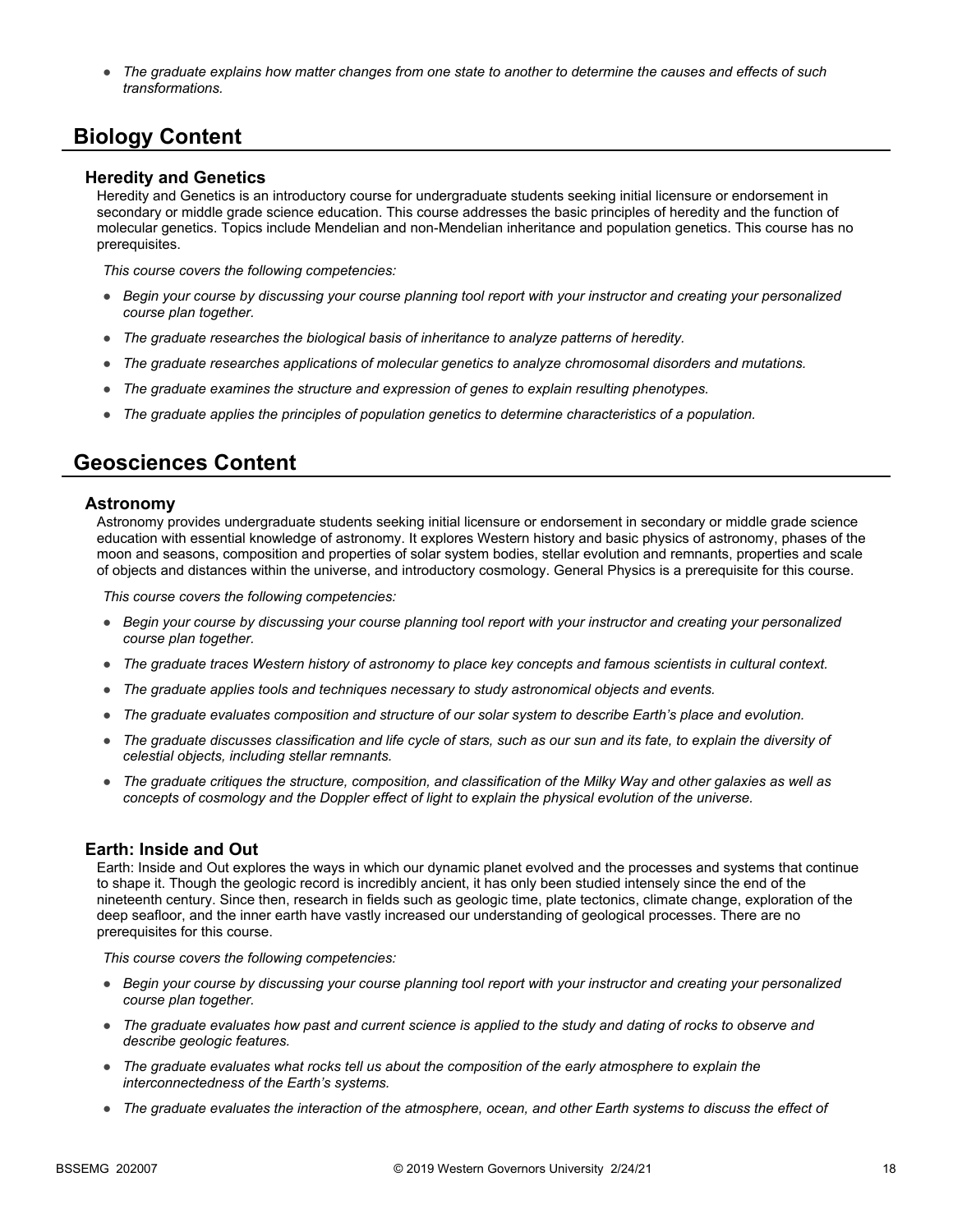*human activities on climate.* 

- *The graduate examines how computer modeling is used to describe and study mantle convection in order to evaluate convection models.*
- *The graduate hypothesizes how discoveries of life supported by energy from the earth will influence scientific exploration in order to predict future directions of scientific research.*

## **Science Education**

#### **Science, Technology, and Society**

Science, Technology, and Society explores the ways in which science influences and is influenced by society and technology. Science is a humanistic and social endeavor and serves the needs of ever-changing societies by providing methods for observing, questioning, discovering, and communicating information about the physical and natural world. This course prepares educators to explain the nature and history of science, the various applications of science, and the scientific and engineering processes used to conduct investigations, make decisions, and solve problems. There are no prerequisites for this course.

*This course covers the following competencies:*

- *Begin your course by discussing your course planning tool report with your instructor and creating your personalized course plan together.*
- *The graduate analyzes the relationships among themes that appear across multiple scientific ideas.*
- *The graduate analyzes the nature of science, including how science distinguishes itself from other ways of knowing.*
- *The graduate analyzes the historical development of science, including how scientific knowledge evolves.*
- *The graduate analyzes the various ways in which science, technology, and society are interrelated.*
- *The graduate analyzes socially relevant scientific issues to make informed decisions based on data and context.*
- *The graduate analyzes the principles, processes, and assumptions of investigations in science to engage students in the nature of inquiry.*
- *The graduate uses technology tools and mathematics to improve investigations and the communication of results.*
- *The graduate formulates testable hypotheses for scientific investigations.*
- *The graduate conducts investigations in science to solve open-ended problems using appropriate scientific methods.*

#### **Science Methods—Middle Grades General Science**

Science Methods—Middle Grades General Science provides an introduction to teaching methods specific to science for undergraduate students seeking initial licensure or endorsement in Middle School Science. Course content focuses on the design and teaching of standards-based lessons using the three dimensions of science (science and engineering practices, crosscutting concepts, and disciplinary core ideas) and the appropriate integration of technology into those lessons. Students in this course work within their content areas to evaluate, enhance, and plan appropriate science instruction. This course includes laboratory safety training and certification, which includes safe laboratory practices and procedures for science classrooms and the proper use of personal protective equipment. A prerequisite for this course is Instructional Planning and Presentation.

- *Begin your course by discussing your course planning tool report with your instructor and creating your personalized course plan together.*
- *The graduate analyzes connections among the three dimensions of science instruction—disciplinary core ideas, crosscutting concepts, and science and engineering practices—to prepare and plan for instruction.*
- *The graduate integrates technology into science activities to support student engagement and content mastery.*
- *The graduate develops assessment strategies that measure three-dimensional science learning to determine the effectiveness of teaching and learning experiences.*
- *The graduate develops lessons that integrate the three dimensions of science with applicable technologies to connect scientific concepts and phenomena.*
- *The graduate develops plans for the use, storage, and maintenance of science materials and protective equipment and for the care of living organisms to comply with district, state, and federal safety, ethical, and legal standards for science teachers.*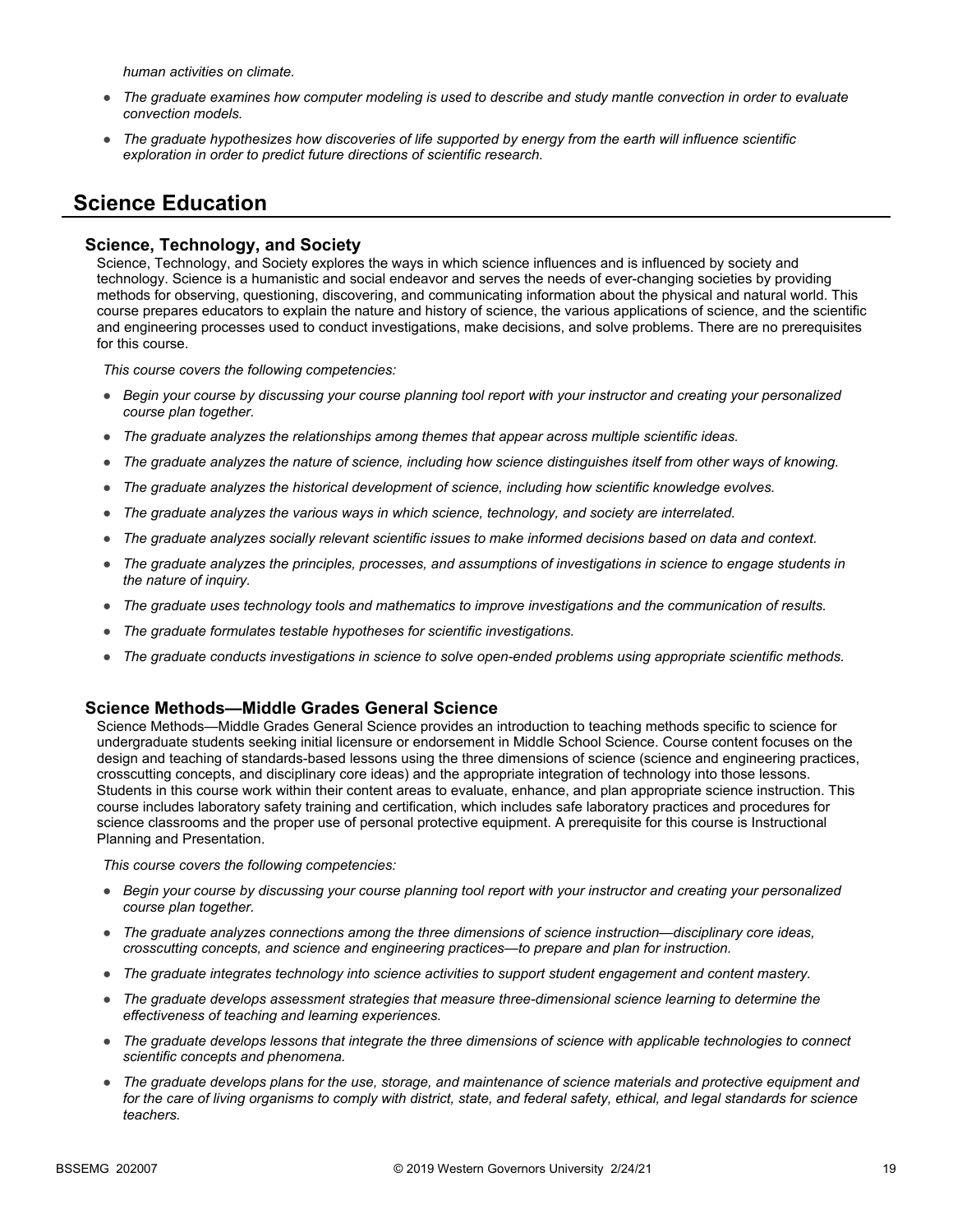● *The graduate establishes an emergency response plan to prepare for potential emergency situations in the science learning environment.*

## **Pedagogy**

#### **Secondary Reading Instruction and Interventions**

Secondary Reading Instruction and Interventions explores the comprehensive, student-centered response to intervention (RTI) model used to identify and address the needs of learners in middle school and high school who struggle with reading comprehension and/or information retention. Course content provides educators with effective strategies designed to scaffold instruction and help learners develop increased skill in the following areas: reading, vocabulary, text structures and genres, and logical reasoning related to the academic disciplines. This course is designed to be taken after successful completion of the Introduction to Curriculum, Instruction, and Assessment course OR Introduction to Instructional Planning and Presentation AND Instructional Planning and Presentation in Special Education.

*This course covers the following competencies:*

- *Begin your course by discussing your course planning tool report with your instructor and creating your personalized course plan together.*
- *The graduate explains how the Response to Intervention (RTI) approach identifies, monitors, and differentiates instruction to ensure that struggling readers obtain the appropriate support and interventions to improve academic progress.*
- *The graduate develops effective vocabulary instruction to enhance students' reading comprehension in the content areas.*
- *The graduate integrates knowledge of effective comprehension strategies to help students monitor and improve their own comprehension when reading.*
- *The graduate integrates reading strategies that scaffold instruction for students when reading increasingly complex texts.*
- *The graduate integrates reading assessments to make informed instructional and placement decisions.*

#### **Secondary Disciplinary Literacy**

Secondary Disciplinary Literacy examines teaching strategies designed to help learners in middle and high school improve upon the literacy skills required to read, write, and think critically while engaging content in different academic disciplines. Themes include exploring how language structures, text features, vocabulary, and context influence reading comprehension across the curriculum. The course highlights strategies and tools designed to help teachers assess the reading comprehension and writing proficiency of learners and provides strategies to support students' reading and writing success in all curriculum areas. This course has no prerequisites.

*This course covers the following competencies:*

- *Begin your course by discussing your course planning tool report with your instructor and creating your personalized course plan together.*
- *The graduate distinguishes between the basic strategies used to facilitate comprehension in the content areas and the specialized reading practices needed to comprehend text in a specific discipline.*
- *The graduate integrates discipline-specific literacy instruction to help students understand the text structures, vocabulary, and language knowledge required for specific disciplines.*
- *The graduate plans writing activities that promote understanding of discipline-specific content through the organization, analysis, and synthesis of ideas.*
- *The graduate creates authentic learning tasks and activities that provide students with opportunities to demonstrate discipline specific understandings.*
- *The graduate integrates instructional strategies and materials in disciplinary literacy practices to enhance student understanding within the disciplines.*

### **Education**

#### **Teaching in the Middle School**

Teaching in the Middle School examines the guiding principles and best teaching practices for educating middle school students. The course explores the history of the middle school, the philosophy, theory, and rationale behind middle school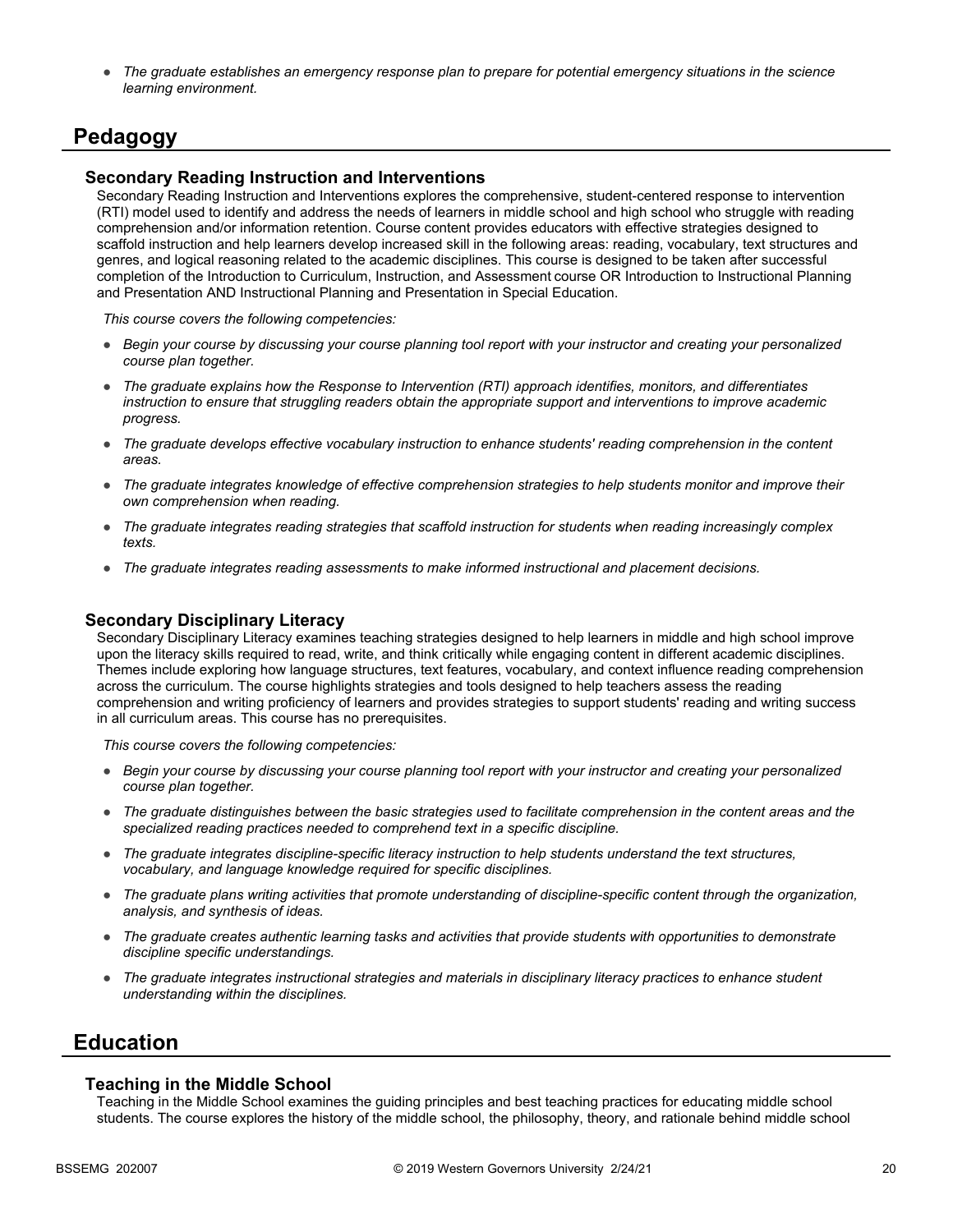organization; and the differences between elementary, middle, and secondary schools. The course also examines the unique needs of middle school students and teaching methods used to meet the needs of these learners. This course has no prerequisites.

*This course covers the following competencies:*

- *Begin your course by discussing your course planning tool report with your instructor and creating your personalized course plan together.*
- *The graduate examines the evolution of school structures, theory, and educational philosophy to understand how the middle school environment is different from the elementary, junior high, and high school environments.*
- *The graduate evaluates various models of middle school organization to determine how each meets the developmental needs of early adolescents.*
- *The graduate analyzes supportive age-appropriate best teaching practices that move middle school students toward independence and prepare them to be successful lifelong learners.*

## **Field Experience**

#### **Preclinical Experiences in Science**

Preclinical Experiences in Science provides students the opportunity to observe and participate in a wide range of inclassroom teaching experiences in order to develop the skills and confidence necessary to be an effective teacher. Students will reflect on and document the 75 hours of in-classroom observation and experience in their performance assessments. Prior to entering the classroom for the observations, students will be required to meet several requirements including a cleared background check, passing scores on the state or WGU required basic skills exam and a completed resume.

*This course covers the following competencies:*

- *The graduate develops a classroom management plan that integrates best practices for engagement and motivation.*
- The graduate evaluates the theoretical and practical implications of various content knowledge applications, tools of *inquiry, instructional strategies, models and trends in the context of classrooms and schools.*
- *The graduate collaborates with a mentor teacher in the planning and delivery of instruction in a classroom setting.*
- *The graduate evaluates the theoretical and practical implications of various strategies that are intended to support the use of academic language, metacognition, and communication in classroom contexts.*
- *The graduate evaluates the theoretical and practical applications of various assessment practices as they relate to student learning and instructional design.*
- *The graduate evaluates various applications of technological integration in support of learning for all students.*
- *The graduate evaluates the theoretical, legal, ethical, and practical applications of teaching students with exceptional learning needs.*
- *The graduate evaluates educational observations and experiences connected to professional practices to support the development of appropriate teaching dispositions and a personal teaching philosophy.*

### **Demonstration Teaching**

#### **Supervised Demonstration Teaching in Science, Observations 1 and 2**

Supervised Demonstration Teaching in Science involves a series of classroom performance observations by the host teacher and clinical supervisor that develop comprehensive performance data about the teacher candidate's skills.

#### **Supervised Demonstration Teaching in Science, Observation 3 and Midterm**

Supervised Demonstration Teaching in Science involves a series of classroom performance observations by the host teacher and clinical supervisor that develop comprehensive performance data about the teacher candidate's skills.

#### **Supervised Demonstration Teaching in Science, Observations 4 and 5**

Supervised Demonstration Teaching in Science involves a series of classroom performance observations by the host teacher and clinical supervisor that develop comprehensive performance data about the teacher candidate's skills.

#### **Supervised Demonstration Teaching in Science, Observation 6 and Final**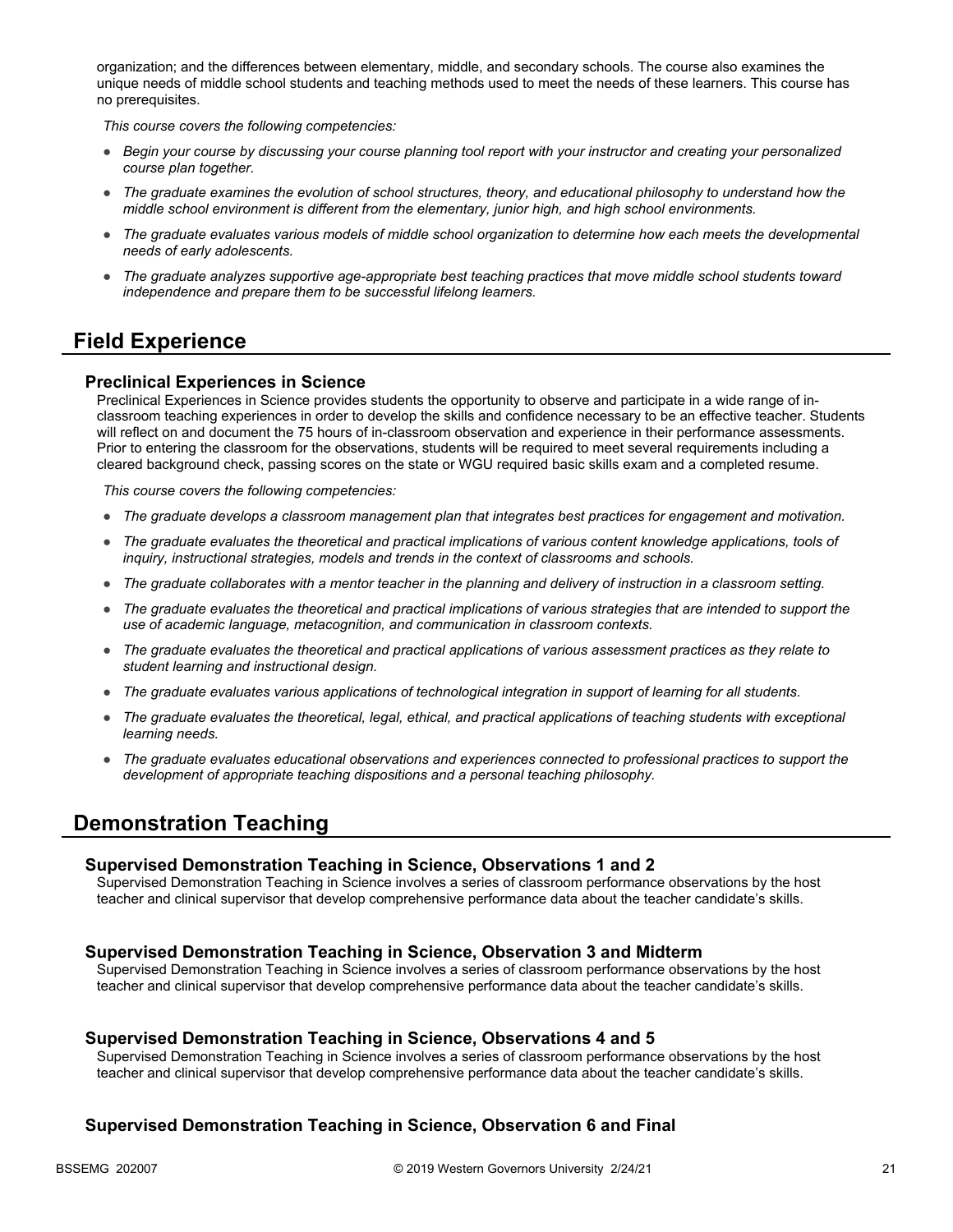Supervised Demonstration Teaching in Science involves a series of classroom performance observations by the host teacher and clinical supervisor that develop comprehensive performance data about the teacher candidate's skills.

#### **Teacher Performance Assessment in Science**

Teacher Performance Assessment in Science is a culmination of the wide variety of skills learned in the Teachers College at WGU. In order to be a competent and independent classroom teacher, students will showcase a collection of content, planning, instructional, and reflective skills in this professional assessment.

*This course covers the following competencies:*

- *The graduate evaluates the teaching context to accommodate student differences to plan for instruction and assessment.*
- *The graduate plans learning environments that support individual learning, collaboration, and positive social interaction.*
- *The graduate plans comprehensive learning segments of instruction and assessment that align with standards and the needs of students.*
- *The graduate applies instructional strategies that promote learning, engage students, and provide differentiated instruction.*
- *The graduate integrates strategies to develop academic language that facilitates effective student participation and engagement in learning.*
- *The graduate utilizes assessment data to profile student learning, communicate information about student progress and achievement, and guide and modify instruction.*
- *The graduate evaluates teaching experiences including the planning and implementing of curriculum and instruction through ongoing reflection.*

#### **Professional Portfolio**

Professional Portfolio requires candidates to create an online teaching portfolio that demonstrates professional beliefs, growth, and effective teaching practices from the Demonstration Teaching experience. The portfolio includes reflective essays (educational beliefs, professional growth, and collaboration with stakeholders) and professional artifacts (resume and artifacts with commentary on academic language, systems of student support, education technology, and professional communication with families) developed and acquired during Demonstration Teaching.

*This course covers the following competencies:*

- *The graduate recommends improvements for instruction and professional practice through personal reflection.*
- *The graduate integrates technology into classroom learning experiences to enhance student learning and monitor academic progress.*
- *The graduate demonstrates ethical responsibilities and appropriate teaching dispositions, including those outlined in the Western Governors University Teachers College Code of Ethics.*
- *The graduate recommends strategies that support the development of academic language for all students.*
- *The graduate integrates a variety of strategies and resources to differentiate instruction and meet the needs of diverse learners.*
- *The graduate develops appropriate plans for professional growth in subject matter knowledge and pedagogical skills, including habits and skills of continual inquiry and learning.*

#### **Cohort Seminar**

Cohort Seminar provides mentoring and supports teacher candidates during their demonstration teaching period by providing weekly collaboration and instruction related to the demonstration teaching experience. It facilitates their demonstration of competence in becoming reflective practitioners, adhering to ethical standards, practicing inclusion in a diverse classroom, exploring community resources, building collegial and collaborative relationships with teachers, and considering leadership and supervisory skills.

- *The graduate demonstrates the ability to positively impact student learning through work samples, student artifacts, assessment results, and reflection.*
- *The graduate recommends improvements for instruction and professional practice through personal reflection.*
- *The graduate demonstrates ethical responsibilities and appropriate teaching dispositions, including those outlined in*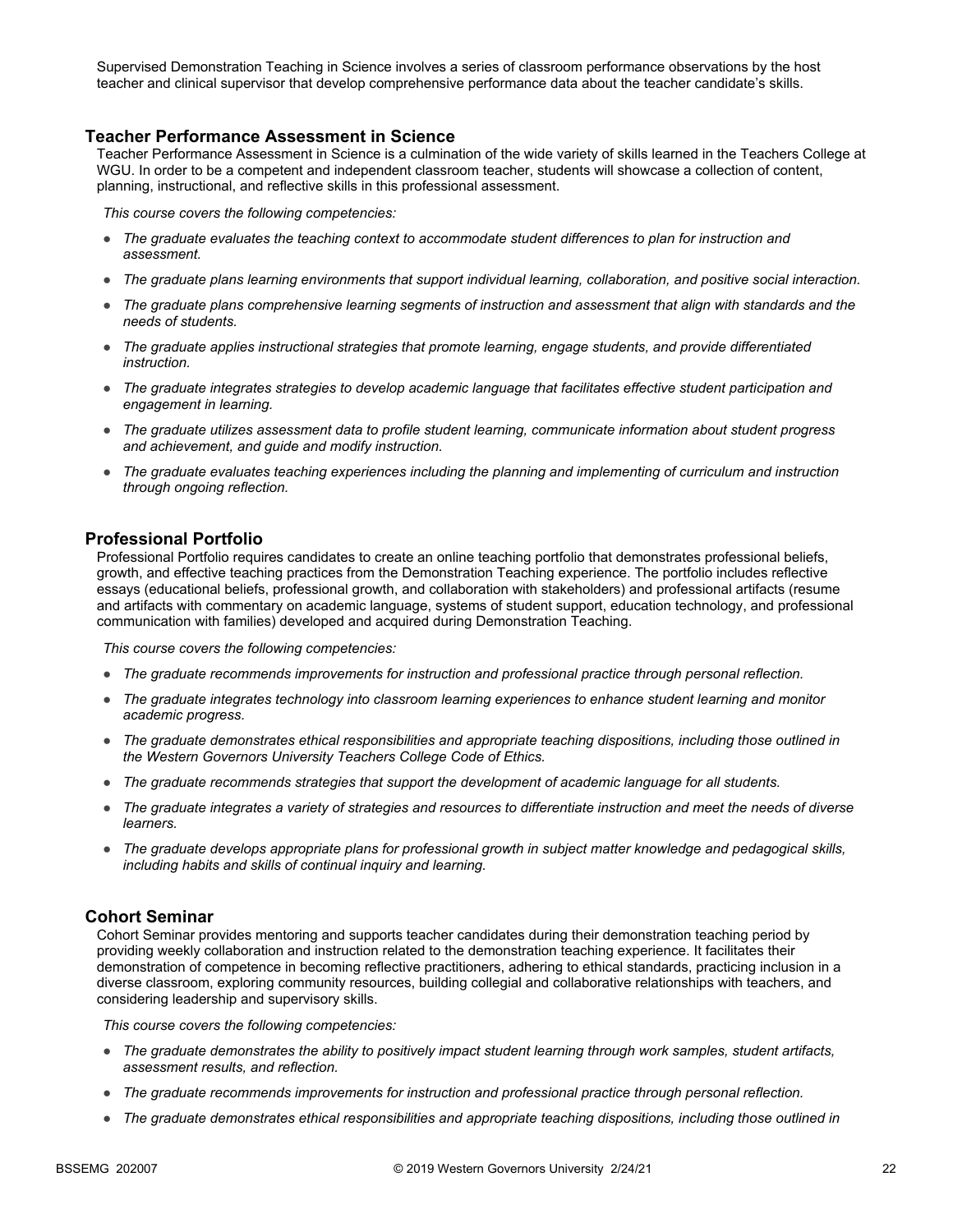*the Western Governors University Teachers College Code of Ethics.*

- *The graduate recommends strategies for effectively collaborating with colleagues, parents, and community professionals to support student development, learning, and well being.*
- *The graduate selects community resources that support students' non-instructional needs in and out of the classroom.*
- *The graduate recommends strategies that support the development of academic language for all students.*
- *The graduate integrates a variety of strategies and resources to differentiate instruction and meet the needs of diverse learners.*
- *The graduate recommends effective strategies to maintain high levels of student engagement.*
- *The graduate recommends best practices for classroom management, effective transitions, and pacing to maximize instructional time.*
- *The graduate develops appropriate plans for professional growth in subject matter knowledge and pedagogical skills, including habits and skills of continual inquiry and learning.*